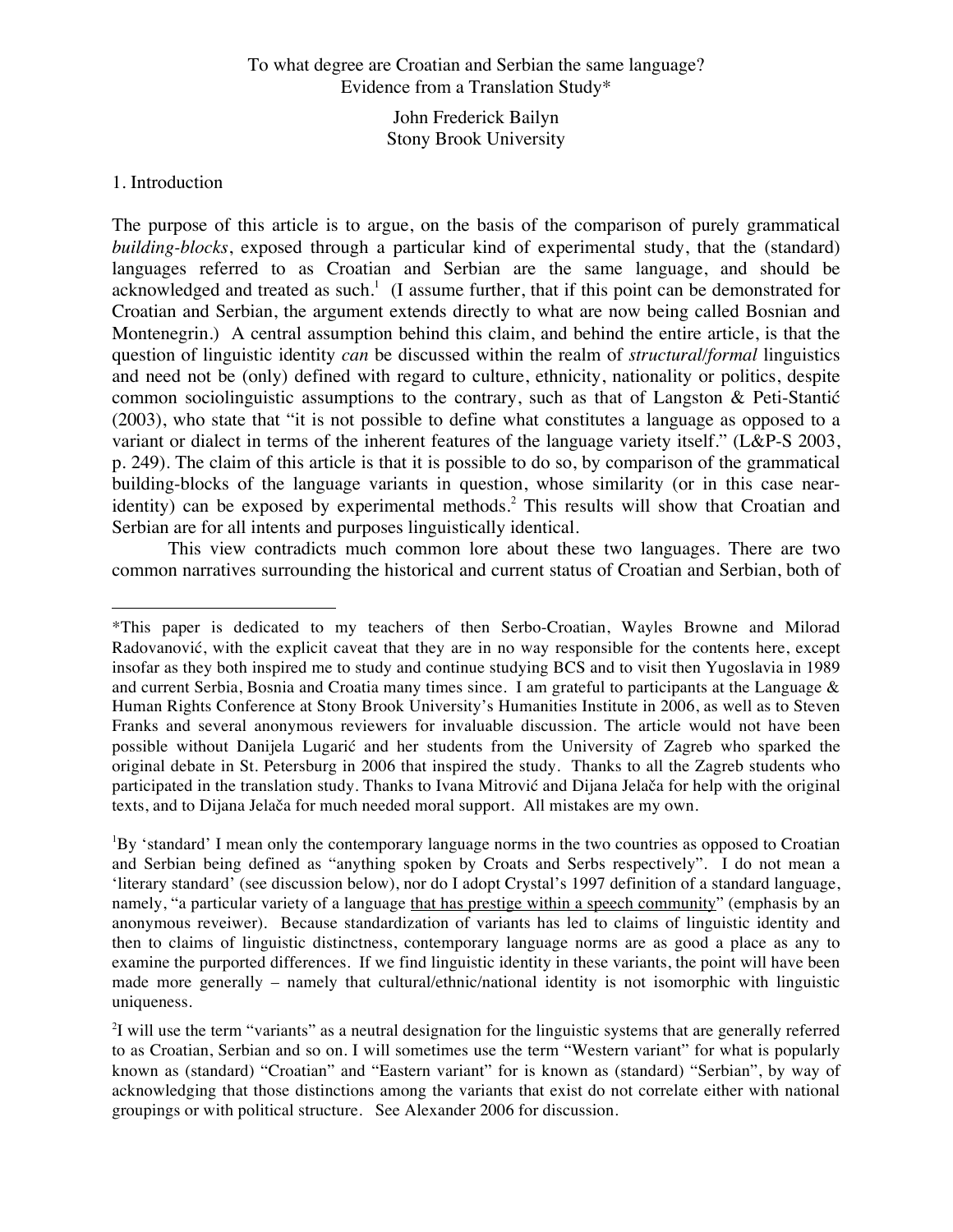which are based on non-linguistic criteria in defining the relevant languages as distinct. One story is that the formerly unified language Serbo-Croatian disintegrated into "successor languages" in the 1990s, as the Serbo-Croatian speaking areas of Yugoslavia broke apart into the countries of Croatia, Bosnia & Herzegovina, and Serbia & Montenegro, (and now include Montenegro (and Kosovo)). The "successor languages" -- Croatian and Serbian (as well as Bosnian/Bosniak and now Montenegrin)) then acquired their rightful status as independent languages once their nations had gained independent status (Greenberg 2004, Alexander 2006). The other story is that two distinct languages existed before their joint standardization in the  $19<sup>th</sup>$ and 20<sup>th</sup> century as Serbo-Croatian. Until the 1990s, they were artificially combined into the language of Serbo-Croatian, and after Yugoslav disintegration were able to regain their former status as independent languages (Langston & Peti-Stantić 2003).

A common view of the recent emergence of successor languages is revealed by a reviewer of this article who states that "what is clear is that as of 1991-2 Serbo-Croatian officially ceased to exist in the Yugoslav successor states. All sides agreed that the unified language was to be jettisoned and probably never again to be resurrected." However, examination in this article of the *grammatical building blocks* of the variants, exposed by experimental methods, determine that 'official' declarations and the desire to 'jettison' a unified language do not make its demise a fact, as the same reviewer reveals in the statement that "there are no scholars who claim that Croatian and Serbian are two distinct languages from a formal linguistic point of view." It is this formal linguistic point of view that is emphasized in the Translation Study I report on in this article.<sup>3</sup>

It is important to note that while it may is obviously true for some linguists that Croatian and Serbian are the same language, (see, for example Kordić 2005, 2006, 2008), it is also the case that for many linguists, the opposite appears obvious. Thus Langston & Peti-Stantić (2003) state that "on the basis of both the historical development and the current political realities, *there can be no doubt* that they *should* be treated as separate languages." (L&P-S 2003, p. 249, emphasis mine). This article is intended both to inject "doubt" (back) into the discussion, as well as to question the notion that 'modality' ("X *should* be treated as Y") is appropriate in discussions of the identity of linguistic systems. Naturally, much of this depends on the definitions involved, a point to which I return immediately below.

The issue is very emotional for many people -- it is associated with the complex ethnic, social and political history of the former Yugoslavia and its violent break-up in the 1990s, its previous legacy as a 'unified' state, complex language standardization processes (Peti-Stantić 2008), and the cultural and national identities of the successor states, which are naturally intimately intertwined with linguistic identity. I propose stepping away from the emotional and socio-political issues as much as possible and looking at the linguistic systems themselves. The translation study reported here allows us to do exactly that.

<sup>&</sup>lt;sup>2</sup><br>3 <sup>3</sup>The issue of the *name* of this single language is far from trivial. I will use "BCS" (standing for Bosnian/Croatian/Serbian), simply because other possible English names for the common language (especially "Serbo-Croatian") have complex historical and political connotations that cloud the debate and raise many non-linguistic issues. As Alexander (2006) discusses, the use of "BCS" is convenient, easy to pronounce, as politically neutral as possible, the 3 letters are arranged in alphabetical order, and it does not force one to take a stand on the complex issue of "Bosnian" vs. "Bosniak" (despite the term BCS not being used (or even known) within the BCS speaking areas, where the names *hrvatski, sprski* and *bosanski/bošnjački*, in addition to *naš jezik* ('our language') are most common.) See Alexander 2006, chs. 22-26 for important discussion.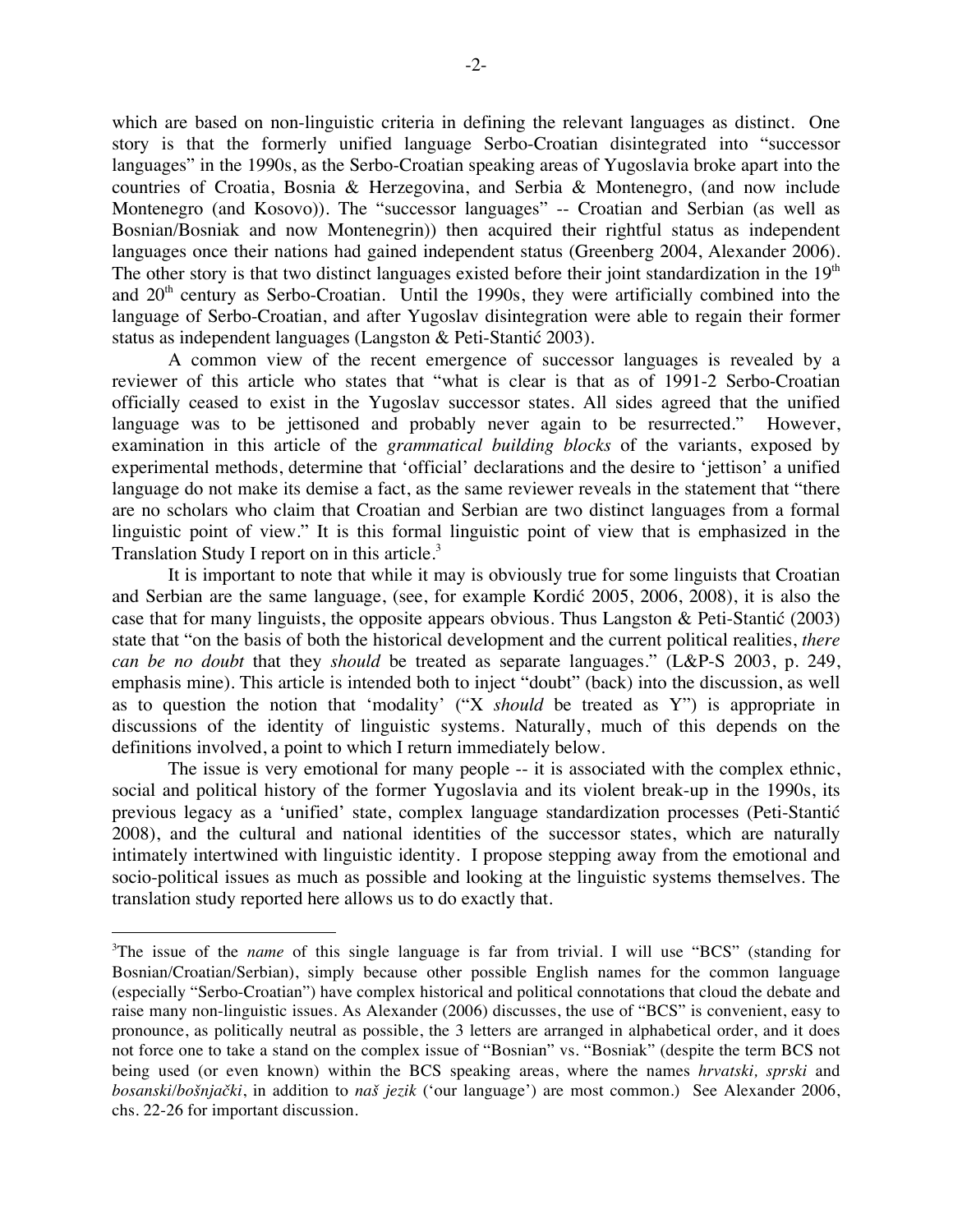Linguists and others speaking out in favor of the identity of the two variants have generally relied on two points of commonality:

1) Two traditional criteria in favor of the claim of a common language:

- a. mutual intelligibility
- b. sharing of a common (literary) standard

Mutual intelligibility, of course, is something that is naturally subjective, and also depends on factors such as exposure to common media sources, political unity or disunity, and so on. That it should not be relied upon as decisive in the case of BCS is true both for those who believe that (standard) Croatian and (standard) Serbian are distinct languages, and for those who believe they are essentially the same. Thus Langston & Peti-Stantić (2003) note that "although mutual intelligibility intuitively would seem to offer an unambiguous criterion for determining whether two speech varieties represent the same or different languages, intelligibility is actually a relative and to some extent subjective feature; studies have shown that speakers' evaluations of intelligibility may be subject to social and political pressures" (L&P-S 2003, p. 275, fn. 6). And, as Alexander (2006) puts it, "this criterion [mutual intelligibility] is also imprecise, and largely dependent not only on perception but also on emotion (and, to an extent, on the educational level of the speakers)…. objective linguists may decide that two speech systems clearly represent the same language; yet if speakers of these two systems are sufficiently convinced by external factors that they will not be able to understand each other, then that will usually turn out to be the case, and the speakers in question will claim that they are speaking different languages." (Alexander 2006, p. 401)

Mutual intelligibility arguments also fail to be definitive because they are impossible to quantify. Surveys have been done about *impressions* of mutual intelligibility, but it is not possible to quantify the effect in a way that could tease apart intelligibility due to sharing a single linguistic system compared to mutual intelligibility due to years of sharing media and other cultural sources of discourse. Thus the argument of mutual intelligibility is typically convincing only to those who believe independently that there is a single language at issue, but unconvincing to those who feel otherwise. That being said, there is no doubt of the near 100% mututal intelligibility of (standard) Croatian and (standard) Serbian, as is obvious from the ability of all groups to enjoy each others' films, TV and sports broadcasts, newspapers, rock lyrics etc. 4

The issue of sharing a common (literary) standard has also been used to motivate positing a single Serbo-Croatian language (see discussion in Greenberg 2004) (as well as to motivate positing distinct languages now). The existence of a common set of literary documents at various historical periods solidified the perceived unity of Serbo-Croatian. The counter-argument here has been that insofar as there ever was a common Serbo-Croatian language, it was *artificially created*, and therefore in some sense never truly existed. This argument could be used to distinguish the BCS case from many language variants that fail the mutual intelligibility test (Arabic variants, North Italian variants, Chinese variants, and so on), but which are nevertheless often regarded as one language because of the generally-accepted existence of a common literary

 <sup>4</sup> <sup>4</sup>In this regard, it is often pointed out that Czech and Slovak also show a high rate of mutual intelligibility, but are linguistically distinct languages (as a a parallel translation study would quickly reveal). Thus the *fact* of mutual intelligibility is difficult to raise to the level of *linguistic evidence* in favor of linguistic identity, especially because of the confounding factor that if the two were distinct languages, political and cultural reality could easily explain why all speakers of one understand all speakers of the other so easily.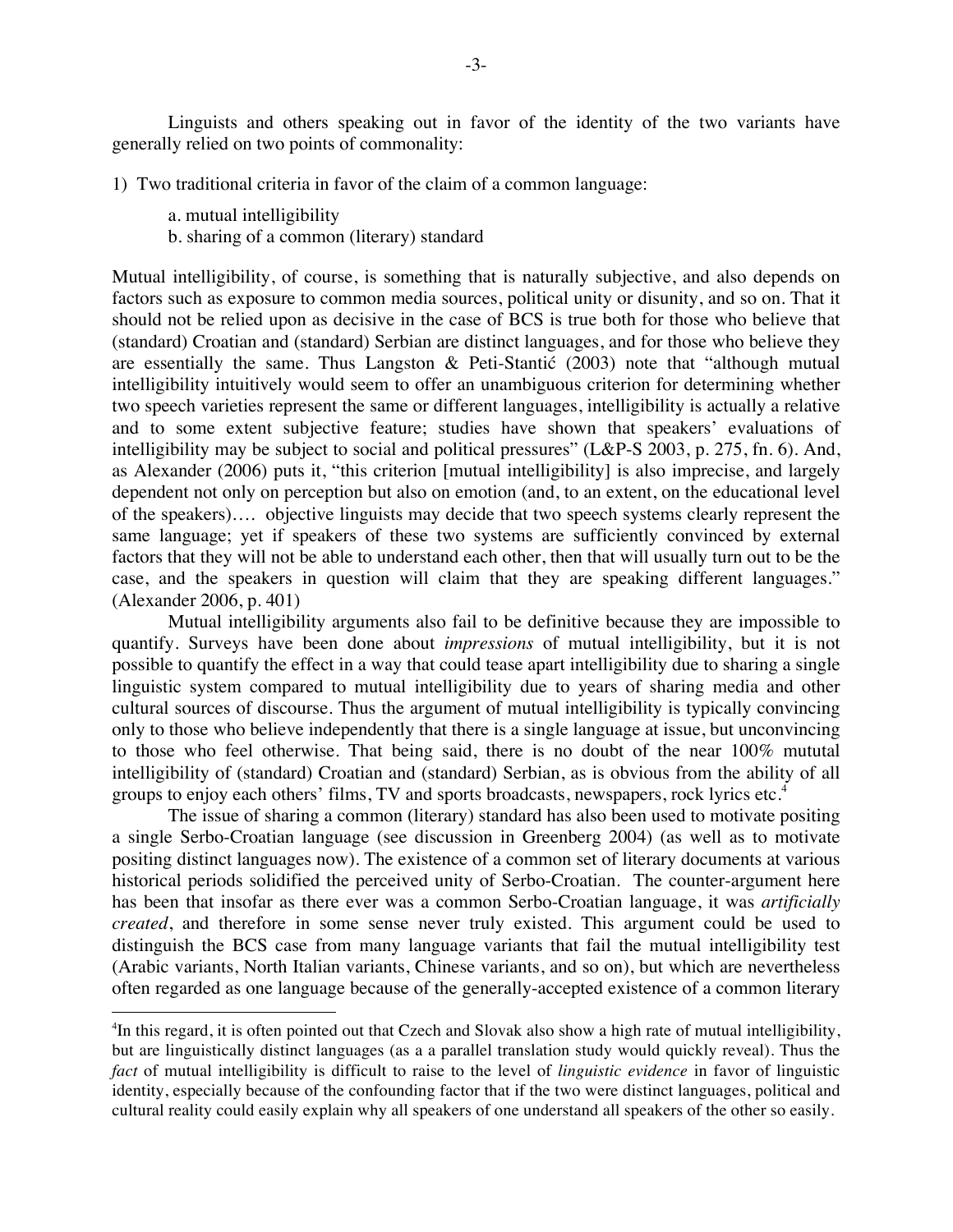standard. In the case of post-Yugoslav Croatian or Serbian (or Bosnian or Montenegrin), this objection is at times coupled with the claim that the Serbo-Croatian literary standard was based on one of the groups' local variant. Thus the claimed existence of a Serbo-Croatian literary standard as motivation for the claim of a single language now, for example, could be said to prolong the Serbianization of the language(s) under the Novi Sad Agreement of 1954 (and perhaps earlier, depending on the version of the claim), although as Greenberg (2004) shows, this claim distorts the historical situation considerably.<sup>5</sup>

In fact, the initial unification movements of the  $19<sup>th</sup>$  century under Vuk Karadžić for the Serbs and Ljudevit Gaj for the Croatians were attempts to unify dialects that cut across ethnic and religious lines into a common language. Compromises were made as to which dialect to choose as the source of a common standard. The *štokavian ijekavian* dialect took on this role, with the result that most BCS speakers speak a modern version of the *štokavian* dialect. (See Greenberg 2004 and Alexander 2006 for descriptive histories.)<sup>6</sup> As for the current dialectal situation, "neither the older dialect divisions into Štokavski vs. Čakavski vs. Kajkavski nor the later subdivision into Ekavski vs. Ijekavski vs. Ikavski correspond geographically to the major religious, cultural and political boundaries." (Browne &Alt 2004, p. 9)

What I want to do in this article, then, is simply to provide *grammatical* evidence that BCS remains a single language, based in part on structural comparison of the internal linguistic levels of Phonology, Morphology and Syntax (or linguistic 'building-blocks"), but primarily on the results of a Translation Study from "Serbian" into "Croatian", which casts strong doubt on the idea that Croatian and Serbian are distinct languages. The *lexical* distinctions that do exist come nowhere near to reaching the level of distinguishing the two languages, especially given the essentially identical nature of the entire grammatical system.

The structure of the article is as follows: First, I present the Single Language Hypothesis, to be used in what follows. In Part 2, I describe a pilot Translation Study conducted in 2008. In Part 3, I present results from the Translation Study, supplemented by comparative description, that strongly support the identity claim for BCS. In Part 4, I discuss the important issue of lexical differences, which is often used to support the claim of distinct languages, and show that even in this aspect of language, the Single Language Hypothesis is supported.

 $\overline{a}$ 

<sup>&</sup>lt;sup>5</sup>The claim of the artificiality of the earlier common standard is a strange argument in the sense that all (literary) standards are to a certain degree artificial or arbitrary – language is in a constant state of flux and change, and dialectal and regional variation is a reality of all language communities. Crucially, there is no biological or natural basis for any literary language, whereas what generative linguists refer to as "Ilanguage" is considered to be part of the natural world, and can therefore be studied using methodology generally accepted in the natural sciences (Chomsky 1981, 1995, 2005). The I-language view would take every speaker to have a distinct internalized linguistic system (an *idiolect*), determined by the complex mapping of linguistic data available during acquisition onto innate structures. "Sharing the same language" reduces to degree of overlap of the resulting idiolects. I do not adopt the extreme generativist position that no two grammars are ever the same, but I do assume an essential distinction between the internalized linguistic 'knowledge' of native speakers, a natural phenomenon, and literary standards, which are cultural creations, albeit important ones.

 $6$  As Bugarski (2004) points out, the 19<sup>th</sup> century unification was not without inconsistencies at that time: "Although in essence a single system structurally, it still displayed non-negligible differences in script and orthography, in points of pronunciation and grammar, and especially in lexicon." The latter points are well-known; the former point, of it already being "a single system structurally", is the historical basis for the *natural* unity of the current BCS system that this articles exposes through a Translation study.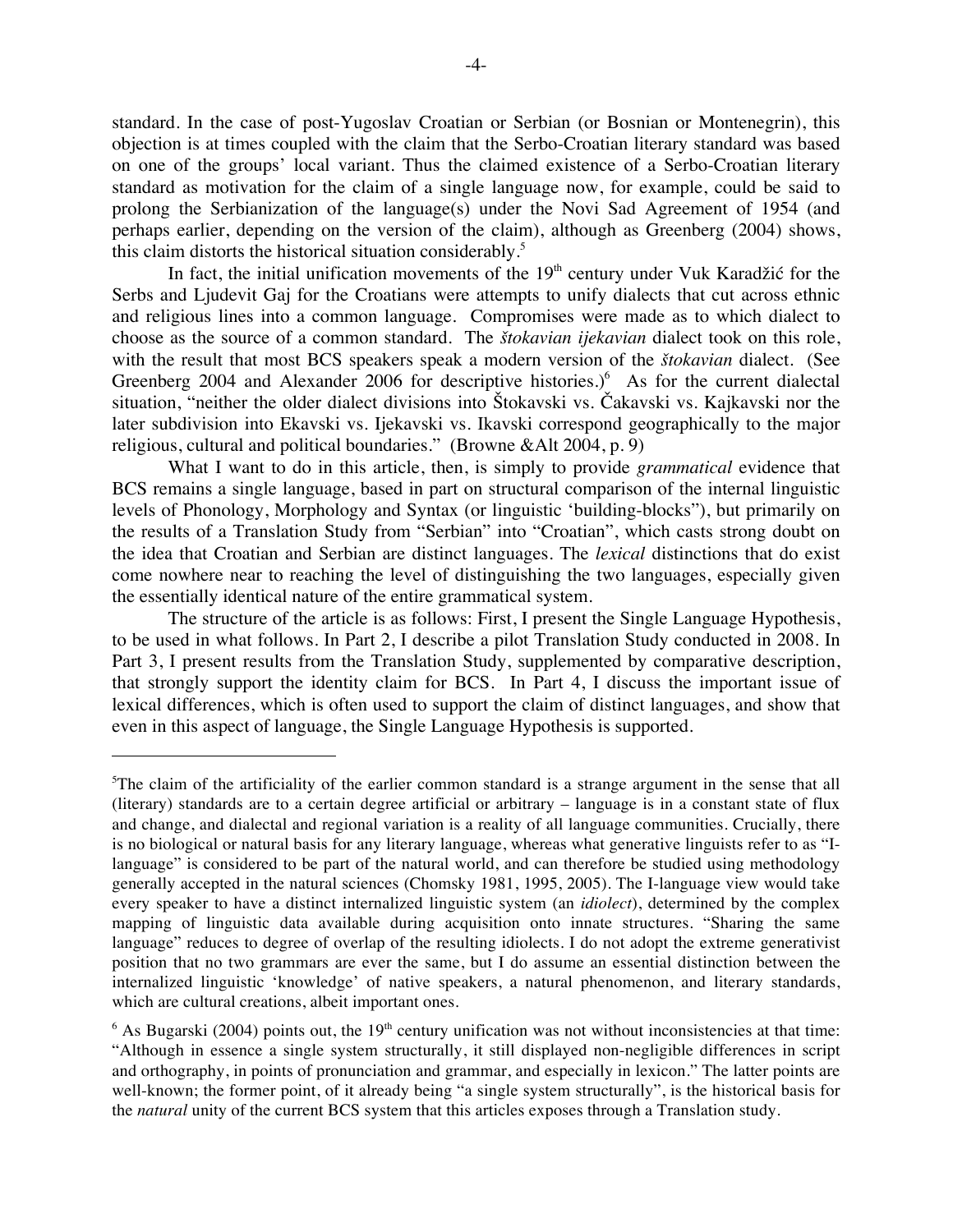(2) provides the definition of linguistic identity I will work with:

# 2) **The Single Language Hypothesis:** (SLH)

The degree to which 2 language varieties can be considered the same linguistic system correlates with the degree to which their building-blocks are the same, that is, the degree to which their internal linguistic systems employ the same grammatical components.

Grammatical components relevant to the SLH in the case of BCS are given in (3):

- 3) Grammatical Components relevant to the SLH:
	- a. Phonology: the same phonemic inventory
	- b. Morphology
		- i. Derivational Morphology: identical derivational morphological devices for the same kinds of derivations
		- ii. Inflectional Morphology:
			- identical distinctly represented morphological categories (case, number, gender for nominals; person, number and tense for verbal categories, etc.)
			- identical form of the actual bits of inflectional morphological for the same inflectional categories
	- c. Syntax: identical settings of major syntactic parameters
	- d. Lexicon -- degree of identity in:
		- i. lexical categories (N, V, Adj and their combinatory requirements case, selection, etc)
		- ii. functional/grammatical categories (P, C, D, Neg, T, adverb,…)
		- iii. functional/grammatical combinations (PP temporal and special modifiers; verbal government, selection, etc.)

In what follows I will show that the Single Language Hypothesis is strongly upheld for BCS.

To test the Single Language Hypothesis for BCS, a Translation Study was undertaken in the Summer of 2008 (see below). Results of the Translation Study corroborate the descriptive fact that there are practically no significant differences between Croatian and Serbian with regard to any aspect of (3)a (phonology), (3)b (morphology), and (3)c (syntax). As for (3)d (the lexicon), we will see that although Croatian and Serbian are well-known to differ to a certain degree with regard to the first part of (3)di, that is, there are certainly quite a few instances of distinct lexical terms for identical concepts or notions, the % of such variation is relatively small, as we will see from the Translation Study. More importantly, we will also see that the second part of (3)di, namely what requirements particular lexical items make on the elements they combine with, are practically identical. Finally, *and crucially for the maintenance of the Single Language Hypothesis*, we will see that the other major component of the lexicon, namely the functional/grammatical markers of the language (3)dii, are for all intents and purposes identical, as are their required combinatorics (3)diii. Given the near-identical nature of the entire internal linguistic system, it could be argued that the relevance of the lexical items that do differ between Croatian and Serbian for mutual understanding is reduced considerably, since the grammatical frames in which the differing lexical items find themselves more than compensate for the lexical distinctions themselves, in ways that are absent when we are in fact dealing with distinct linguistic systems, even those as similar as Czech and Slovak.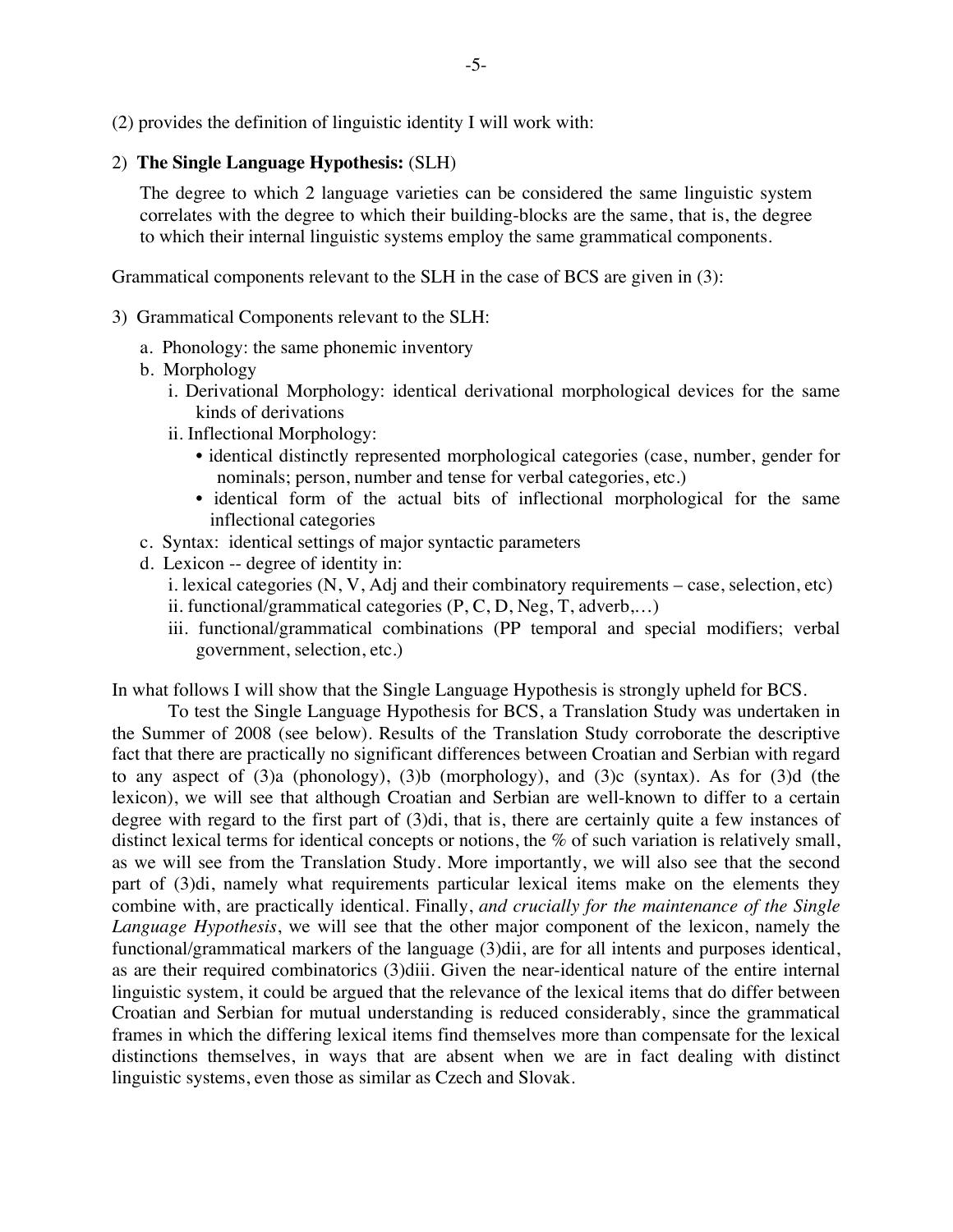### 2. The Translation Study

In order to test the extent to which Croatian and Serbian have distinct linguistic systems, a pilot Translation Study was conducted in 2008 with 16 adult native speakers of the Croatian variant of BCS. The speakers were all from the Croatian capital Zagreb, and 15 of them ranged in age from 20-38, (with the  $16<sup>th</sup>$  being a 55-year-old).<sup>7</sup> All speakers except one were born and educated entirely in Croatia; all completed high school in Croatia and attended or currently attend the University of Zagreb. The group consisted of 11 women and 5 men. The subjects were asked to "translate" 9 short texts from Serbian into Croatian. The texts themselves were taken from various registers and sources, in the Eastern *Ekavian* variant spoken in Serbia. The texts were checked with adult Serbian speakers from Novi Sad to verify their authenticity.<sup>8</sup>

### 4) List of texts used:

| number         | theme                       | source                     | <u>length</u> |
|----------------|-----------------------------|----------------------------|---------------|
|                | local educational news item | internet                   | 129 words     |
| 2              | personal monologue          | blog                       | 176 words     |
| 3              | literary text               | Milovan Glisic, Redak Zver | 166 words     |
| $\overline{4}$ | baggage instructions        | airline website            | 106 words     |
| 5              | technology instructions     | e-mail server              | 87 words      |
| 6              | political news (Zimbabwe)   | internet                   | 90 words      |
| 7              | recipe                      | cooking website            | 95 words      |
| 8              | a story (priča)             | unknown                    | 147 words     |
| 9              | sports news                 | internet                   | 68 words      |
|                |                             | total:                     | 1,064 words   |

The Croatian subjects were given the texts (in Latin alphabet) and asked to translate them into Croatian as closely as possible, without avoiding any opportunity to show a distinction between the original and the translation. The distinctions were emphasized in the directions to the subjects deliberately, so that those results showing identical or near-identical forms could be reliably considered indicators of true identity. Results will be presented for each area of language as we move forward through the various linguistic levels.<sup>9</sup>

<sup>-&</sup>lt;br>7  $^7$  A reviewer asks about the relatively small size of the group. Naturally, more data, and a bi-directional study of translations would reveal more. However, this study still involved over 17,000 words (across all participants) across a range of registers.

<sup>&</sup>lt;sup>8</sup>A reviewer observes that the texts do not cover scientific or government/political styles, which (s)he claims would show more differences. However, a survey of the website of the government of Bosnia  $\&$ Herzegovina (http://www.fbihvlada.gov.ba), which is presented in 3 varieties, shows a remarkable convergence in all areas of language, including lexicon. Clearly a larger study, covering a wider range of texts, would be of interest in determining which styles of the different varieties show more or less lexical distinctions, especially if it included translations in both directions.

<sup>&</sup>lt;sup>9</sup>A systematic survey of attitudes toward the issue of Croatian and Serbian language was not conducted with these speakers. However the younger speakers (9 of the 16 are in their 20s) all came into the study determined that it would support their strong conviction of Croatian and Serbian as distinct languages.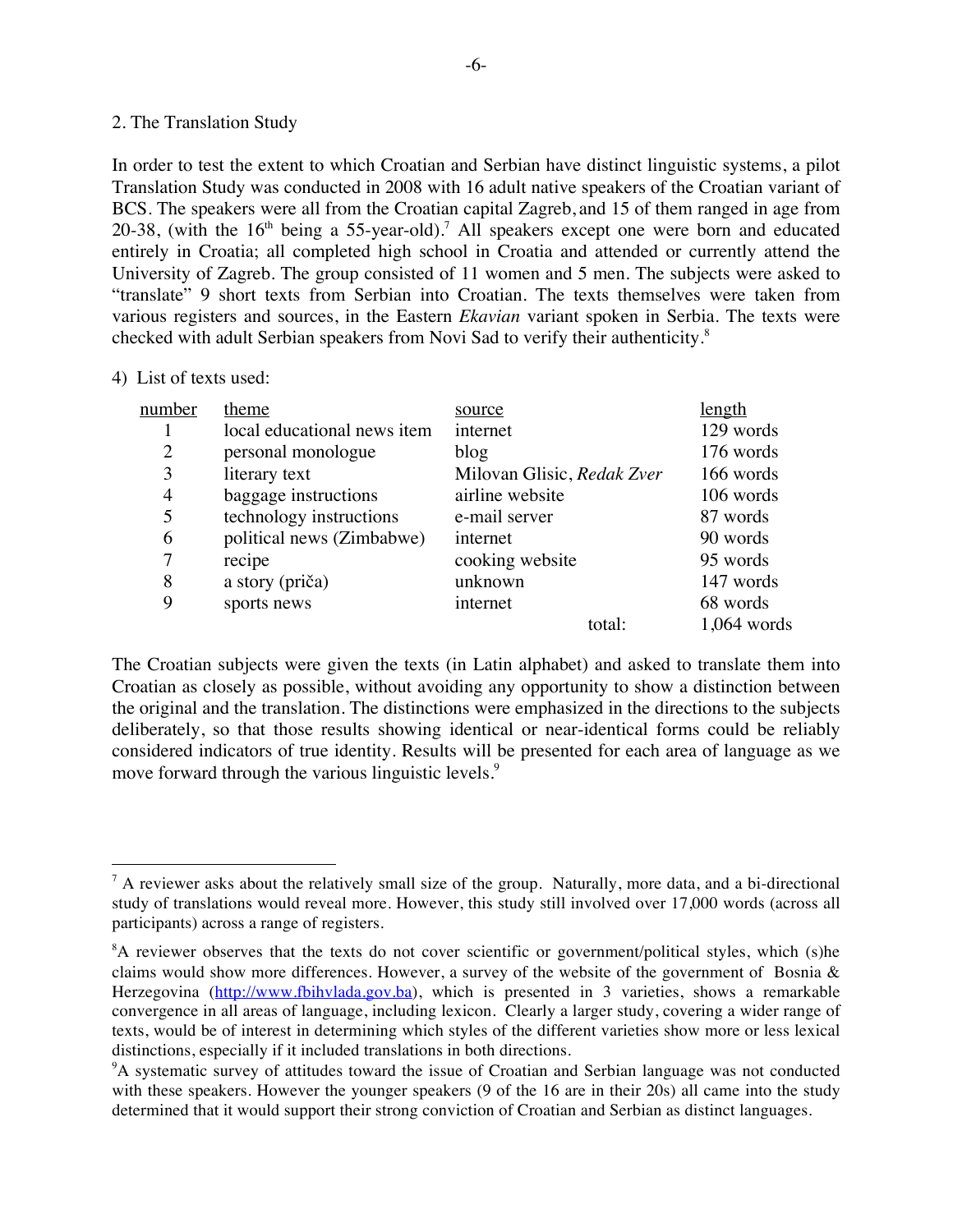3. One Linguistic System

An examination of all the major 'levels' of language show that BCS is clearly a single language with a single grammatical system. In this section I briefly review the relevant levels and discuss any apparent distinctions between the purported different languages, referring to the Translation Study where relevant to provide empirical support.

3.1. Phonology

 $\overline{a}$ 

The Eastern and Western variants of BCS have the identical set of phonemic *distinctions*. The vowel system consists of the following phonemes:

5) BCS Vowel Phonemes (all variants): /a/, /e/, /i/, /o/, /u/

The consonant system consists of the following 25 phonemes:

6) BCS Consonant Phonemes (all variants): /r/, /v/, /j/, /l/, /lj/, /m/, /n/, /nj/, /f/, /s/, /z/, /š/, /ž/, /h/, /dj/, /dž / /c/, /č/, /ć/, /b/, /p/, /d/, /t/, /g/, /k/

This is not to say that the variants do not show some systematic distinctions. As is well-known, the three major *štokavian* sub-dialects – *Ekavian*, *Ikavian* and *Ijekavian*, are so-named for how the older Slavic vowel *jat* /ĕ/ developed in the modern version of the variants. The Croatian subjects in the Translation Study all replaced Serbian /e/ stemming from historical /ĕ/ with the appropriate combination, either /-ije/ or /je/. This is shown in  $(7)$ :<sup>10</sup>

7) Translation Study: cognate words in Text 1, showing Serbian  $\langle e \rangle \rightarrow$  Croatian /ije/ or /je/

| Text | Original                | Translation             | # of occurrences       | Comments              |
|------|-------------------------|-------------------------|------------------------|-----------------------|
|      | primenjenih             | primijenjenih           | 64 of 64               | 4 instances in text 1 |
|      | umetnosti /<br>umetnika | umjetnosti<br>umjetnika | 48 of 48               | 3 instances in text 1 |
|      | obeležavanja            | obilježavanja           | 32 of 32               | two changes here      |
|      | najuspešnijim           | najuspješnijim          | 16 of 16               |                       |
|      | odseka                  | odsjeka                 | 16 of 16               |                       |
|      |                         |                         | totals: $176$ of $176$ |                       |

Crucially, these systematic distinctions do not introduce any phonemes that are not present in the other variants. The only relevant phonemes in these variant forms are /e/, /i/ and /j/, all of which exist independently in all variants. /ĕ/ itself has been lost in all modern BCS variants, replaced

 $10(7)$  only shows the results for Text 1. I do not provide the statistics for the same phenomenon from the other texts. It is clear from the absolute 100% rendition of these instances of Serbian /e/ into Croatian /je/ or /ije/, that the correspondence is systematic. In what follows, I will also use samples of the 9 texts to make the relevant points rather than providing the data from all of them on every point of comparison.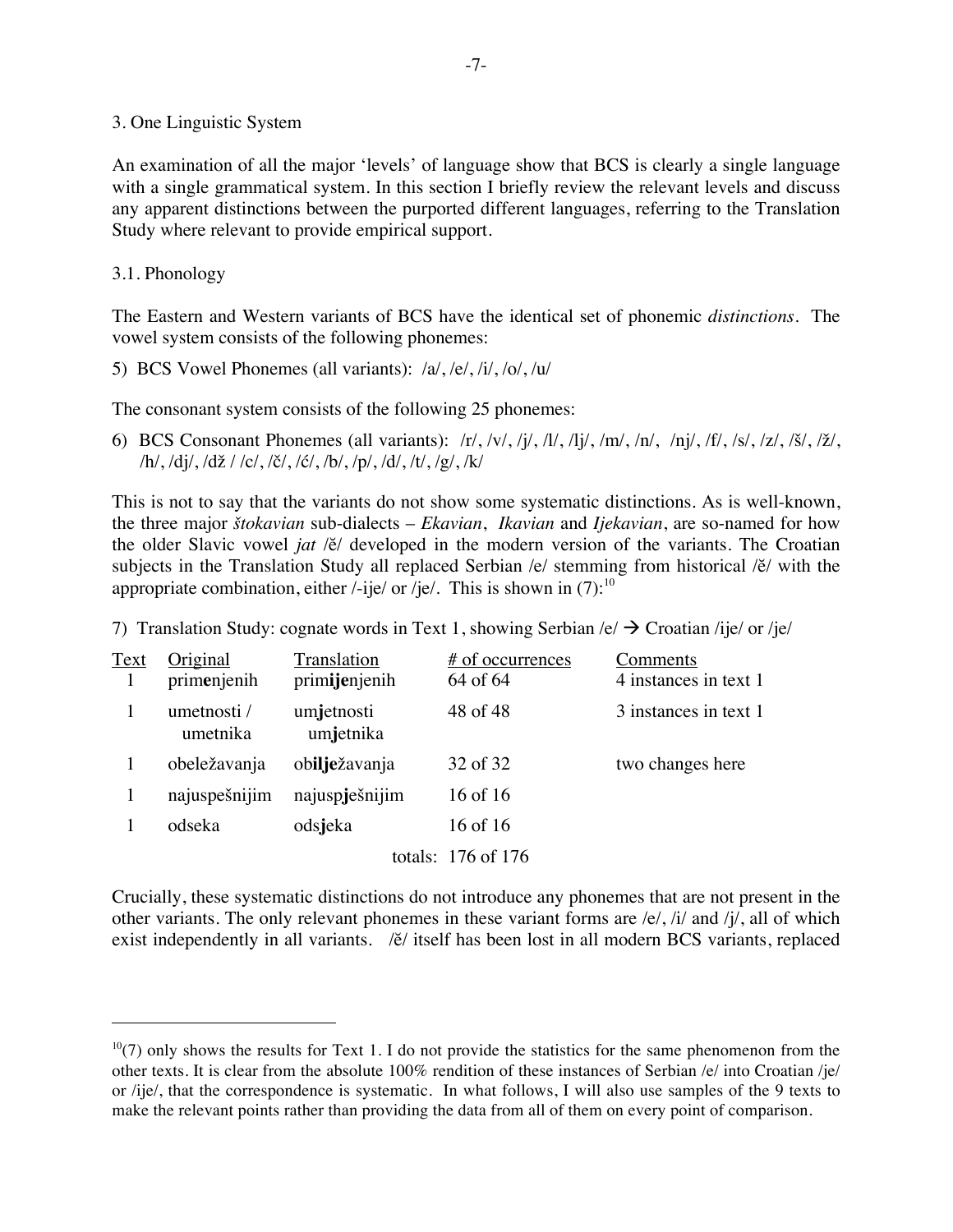either by /e/, /i/, or a combination of /j/ and the two remaining vowels.<sup>11</sup> Furthermore, the modern variation described above does not correlate with "Serbian" and "Croatian" in a direct way. Serbian spoken in Serbia itself is mostly, but not entirely *Ekavian.*<sup>12</sup>

It is true, however, that there are a few other systematic phonological distinctions between Western and Eastern variants with regard to other phonological issues beyond the modern-day representation of the older *jat* phoneme. There is partly systematic variation between western /h/ and Eastern /v/ in cases such as the following:

8) Eastern /v/ vs. Western /h/ in some lexical items:

| English | Eastern | Western |
|---------|---------|---------|
| tobacco | duvan   | duhan   |
| to cook | kuvati  | kuhati  |
| dry     | suvo    | suho    |
| deaf    | gluvo   | gluho   |

Thus in Text 2 and Text 7, the masculine adjective *suvi* 'dry', appear, in the context *suvih informacija* ('dry pieces of information') in Text 2 and *suvi vrat* ('dry pork') in Text 7. All 16 Croatian speakers translated this as *suhih and suhi*, just as above. However, Text 2 also contains 24 other instances of the phoneme /v/, and Text 7 contains 15 other instances of /v/, all of which are rendered as /v/ by all of the Croatian subjects. The same goes for /h/, which is found 13 times in the Text 2 and twice in Text 7 and remains as /h/ in the translations in all cases where the same lexical item is used, except for  $1 -$  the lone instance being the word for 'chemistry'  $$ *hemija* in the Serbian original, translated as *kemija* by all 16 Croatian speakers. Therefore we must conclude that cases such as *suvi~suhi* (and *hemija*~*kemija) are* lexically specified, and do not represent any *phonemic* distinction with regard either to Eastern /v/ or Western /h/.

One more note about phonology. Browne & Alt 2004 contains 90 pages of linguistic description of the various levels of BCS, covering a wide range of complex phonological processes. In none of these cases, (with the minor exception of the ability of Western vs. Eastern speakers to discern tonal distinctions that are no longer a distinctive part of the phonological system), are any dialectal issues even mentioned (because there are none of relevance). A short example of the complexity and uniformity of one such situation should suffice:

The BCS "old jotation" resulting from the Proto-Slavic jotation is: (1) labials add lj, thus p-plj, b-blj, m-mlj, v-vlj; the newer sound f also becomes flj.  $(2)$  s, z alternate with š, ž.  $(3)$  t, d alternate with ć, đ.  $(4)$  k, g, h alternate with č, ž, š; as in the first palatalization's reflex, c has also come to alternate with č. (5) l, n alternate with lj, nj. (6) r and other consonants (palatals of various sorts, also the group št) are unaffected. (Browne & Alt 2004, p. 18)

<sup>&</sup>lt;sup>11</sup>Greenberg (2004) and Browne & Alt (2004) identify one dialect in the West of Serbia that appears to have a vowel between /i/ and /e/ as a development of former /ĕ/, in addition to /i/ and /e/. However this potentially real phonemic distinction does not constitute a difference between standard Croatian and standard Serbian. The 2 variants have identical phonemic systems.

<sup>&</sup>lt;sup>12</sup>Bosnian and Croatian Serbs primarily speak *Ijekavian*, and attempts by the nationalist Bosnian Serb leadership during the 1990s to impose *Ekavian* on the local Serbs did not succeed, and was abandoned as an official project in 1998 (Bugarski 2004, Greenberg 2004).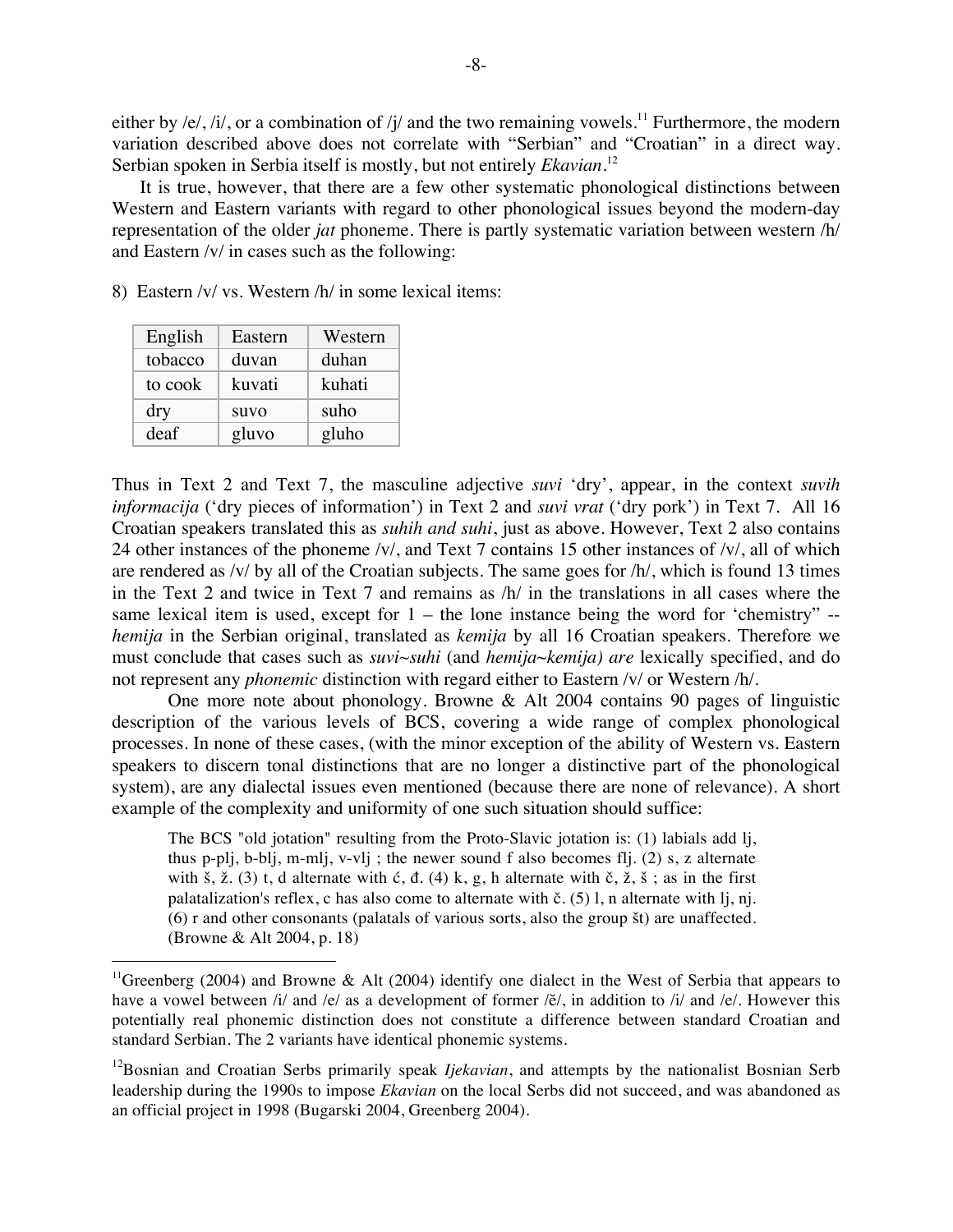It is well-known that Slavic "jotation" systems are extremely complex. The paragraph quoted here succinctly summarizes what BCS has inherited from Proto-Slavic in one such instance. (No other Slavic language has anything like the same set of realizations, due to differences in the phonological histories). Half a dozen developments of this sort are described in detail in Browne & Alt 2004. In any instances where there are dialectal distinctions, they are described as well. However no dialectal variations are mentioned here, *because there are none*. Clearly, if Croatian and Serbian had distinct developments in areas of the phonology such as these, we might be able to support the claim that the phonological systems were distinct to some degree. However, this is not the case – the phonological systems are essentially identical in this and all other similar regards. This strongly supports the Single Language Hypothesis.

### 3.2. Morphology

### 3.2.1. Derivational Morphology

Derivational morphology is practically identical in the Eastern and Western variants of BCS. A good example of this identity is found in the derivation of perfective/imperfective verb pairs. As in other Slavic languages, there exists a complex set of possible morphological relations between perfective and imperfective verb pairs. In some cases, it is a matter of simple prefixation, where the perfective form surfaces with a prefix that is absent in the imperfective form (*pisati~napisati* 'to write'). Another device is the use of suppletive stems in imperfective and perfective pairs such as *nalaziti~naći* ("to find"). Finally, there are derivational morphological devices such as infixation/suffixation, as in *kupovati~kupiti* ("to buy") and vowel alternations, such as *zatvarati~zatvoriti* ("to close"). (See Browne & Alt 2004 for exact descriptions.)

If the Western and Eastern variants had truly diverged to the point of being distinct linguistic systems, one might expect each to have developed distinct ways of deriving (at least some of their) imperfective/perfective pairs. Such a distinct development would indeed cause a significant ripple effect across the derivational morphology of the language, including affecting nominalizations and other areas of vocabulary expansion, and in its interaction with the lexicon, it is not difficult to imagine this leading rather quickly to the advent of truly distinct verbal systems, and eventually even to a lack of full mutual intelligibility. After all, although the various Slavic languages share tendencies in their system of imperfective derivation, they are all quite different systems, and each requires a unique grammatical description. One such description suffices for all of the BCS variants exactly *because they follow identical rules of derivational morphology*. If the behavior of imperfective derivation were in any way exceptional in this regard we could perhaps maintain a case for distinct linguistic systems. But in area after area of the derivational morphology, we find the same level of identity and no need to even discuss regional variation, for the most part.

Nominalization is another area of derivational morphology where there is no indication of any difference at all in how the process works among any of the BCS variants – all nominalize verbs productively (far more productively than Russian does, for example), using the suffix –*nje* (*pisanje* 'writing' from *pisati* 'to write'). Croatian and Serbian are identical in this regard. No changes in this regard are found in the translations.

As with the phonological systems, there are some minor areas of semi-productive distinctions in the derivational morphology systems. For example, in verbs based on foreign borrowings, Western variants tends to use the formative suffix /-*irati*/ , whereas Eastern variants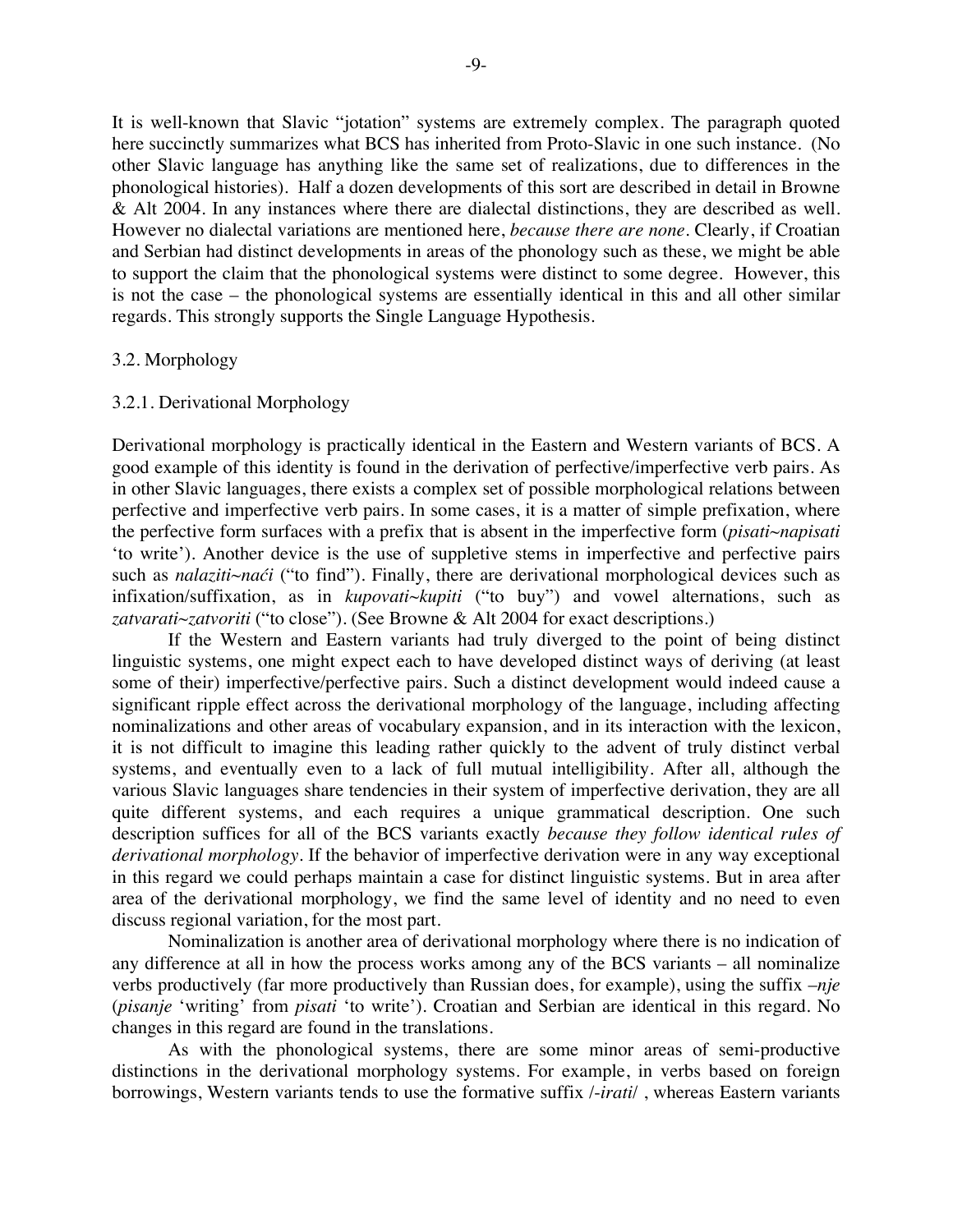use /-*ovati*/. At the same time, the final form below shows that even this pattern is not productive. This is shown in (9):

| <b>English</b> | <b>Bosnian</b>                | <b>Croatian</b> | <b>Serbian</b> |
|----------------|-------------------------------|-----------------|----------------|
| to organize    | organizirati<br>organizovati  | organizirati    | organizovati   |
| to construct   | konstruisati<br>?konstruirati | konstruirati    | konstruisati   |
| But:           |                               |                 |                |
| to analyze     | analizirati                   | analizirati     | analizirati    |

9) Semi-productive distinctions in formatives with borrowed roots:

Some of these distinctions come up in the Translation Study, Thus in Text 2, 15 of the 16 Croatian speakers render the original form *reprodukujemo* ('we reproduce') from *reprodukovati* as *reproducirati* ('to reproduce').13 (The 16th speaker provided a distinct lexical item – *ponoviti* 'to repeat'). This essentially conforms to what is shown in (9) above, with the minor caveat that the foreign root ending /k/ is transformed by the Croatian speakers into /c/ before the /ir/ suffix, in keeping with standard velar palatalization rules. However, it should be noted that this distinction relates only to borrowed words that surface as verbs, and does not interfere with other derivational processes (all such verbs can nominalize as discussed above), or with verbal conjugation, or other inflectional processes. Thus we can conclude that the system of derivational morphology supports the Single Language Hypothesis.

# 3.2.2. Inflectional Morphology

In what follows, I will discuss the practically identical nature of every instance of inflectional morphology across the BCS variants. In discussing inflectional morphology, it is useful to first categorize the inflectional *distinctions* represented by the language (a potential source of variation), and then the actual morphophonemic manifestations of the various inflectional morphemes. As we will see, there is almost no variation here of any kind, and this is central to the Single Language Hypothesis.<sup>14</sup>

3.2.2.1. Morphological Categories

Browne & Alt (2004) present the overall BCS system as follows:

 $13$ Note that the conjugated vs. infinitival forms here are the result of the verb being in a subordinate clause, which typically show conjugated form vs. infinitival variation. See section on syntax, below.

 $14A$  reviewer expresses surprise that this discussion need to be included in the article at all, because "the dialectal basis [of the two variants] is the same." However, this same reviewer maintains the position that the two variants correspond to distinct *languages*. The paradoxical view emerges from that review that the dialect is the same but the languages differ. Clearly, terminology is at issue here. This reviewer is in agreement with the basic claims of this article about linguistic 'building blocks', while at the same time relying on a purely *sociological* definition of language, in the absence of a purely linguistic definition. We therefore appear only to differ on the definition of 'language' for which I rely on the Single Language Hypothesis as opposed to extra-linguistic criteria. Under other definitions, of course, other conclusions are possible.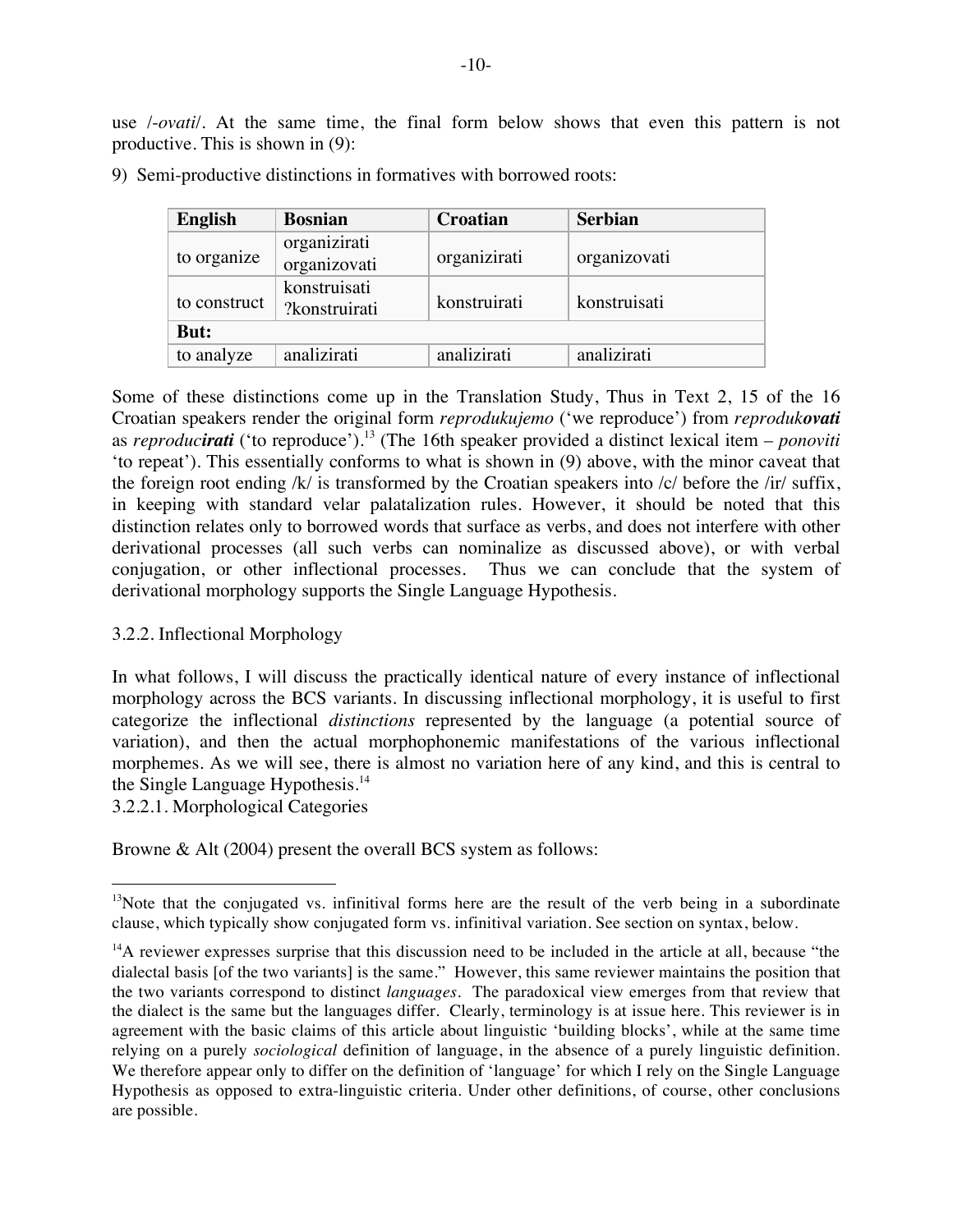BCS distinguishes masculine, neuter and feminine genders in singular and plural; the 2/3/4 form opposes masculine-neuter to feminine.… There are three main sets of caseand-number endings or declension types. One has -o, -e or zero in the nominative singular and -a in the genitive singular. It includes most masculine and all neuter nouns. A second has nominative singular - a, genitive -e. It contains most feminine nouns and small classes of masculines. The third type ends in zero in nominative singular, -i in genitive. It includes all feminines apart from a-stems. (p. 28)

Needless to say, this statement holds in its entirety for both Croatian and Serbian. A full list of distinctions in inflectional morphology made (in all BCS variants) is given in (10):

10) Categories expressed by BCS inflection:

a. Nominal:

i. Case: Nom, Gen, Dat, Acc, Instr, Loc, Voc ii. Number: Sg, Paucal, Pl iii. Gender: M, F, N iv. Class

b. Adjectival

- i. Attributive: Concord with modified N for Nominal categories listed in (10)ai-iii ii. Short vs. Long form morphology in Masc. Sg. Nom A's to express definiteness iii. Predicate adjectives: Number (Sg. Paucal, Pl); Gender (M,F,N)
- c. Verbal:
	- i. Person:  $1<sup>st</sup>$ ,  $2<sup>nd</sup>$ , 3rd ii. Number: Sg, (Paucal), Pl iii. Tense: Pres, Past, Future (compound form), Aorist, (Imperfect) iv. Aspect: Pf, Impf v. Other: Imperative, participial, subjunctive (morphologically identical with past tense)

Practically none of this inventory differs among variants.<sup>15</sup> The Translation Study shows remarkable uniformity of morphological form between the two variants. Case endings are the same, predicate agreement is the same, concord is the same, verbal endings are the same, and so on. In verbal categories, there were sporadic instances of changed prefixes, *naliti* ('to pour') changing to *doliti* ('to pour') for 2 of the 16 Croatian speakers in both instances in Text 7, and for another 2 speakers in one instance but not the other. The vast majority of verbal prefixes remained unchanged.16

<sup>&</sup>lt;sup>15</sup> It is true, as Greenberg (2004) points out, that there are some southern Serbian dialects that are losing case distinctions, presumably under the influence of Macedonian and Bulgarian, and as such represent transitional variants to those distinct languages. Of course, this occurs naturally in many contact areas, and does not provide any support to the notion that the Eastern and Western variants themselves contain any significant difference on this score.

<sup>&</sup>lt;sup>16</sup>One minor point of variation concerns the 3<sup>rd</sup> sg copular form *je/jest*. As Browne & Alt (2004) point out: "the 3rd person singular is *jest* in the Croatian standard, *jeste* in Serbian, both in Bosnian, but all standards use the expression *to jest* 'that is, i.e.' In asking a question with li, the 3rd person singular is *Je li*." (Browne & Alt 2004, p. 49). However, it should be noted that all dialects use *jeste* in short answers and emphatic contexts, and all use *je* in reduced and unstressed contexts.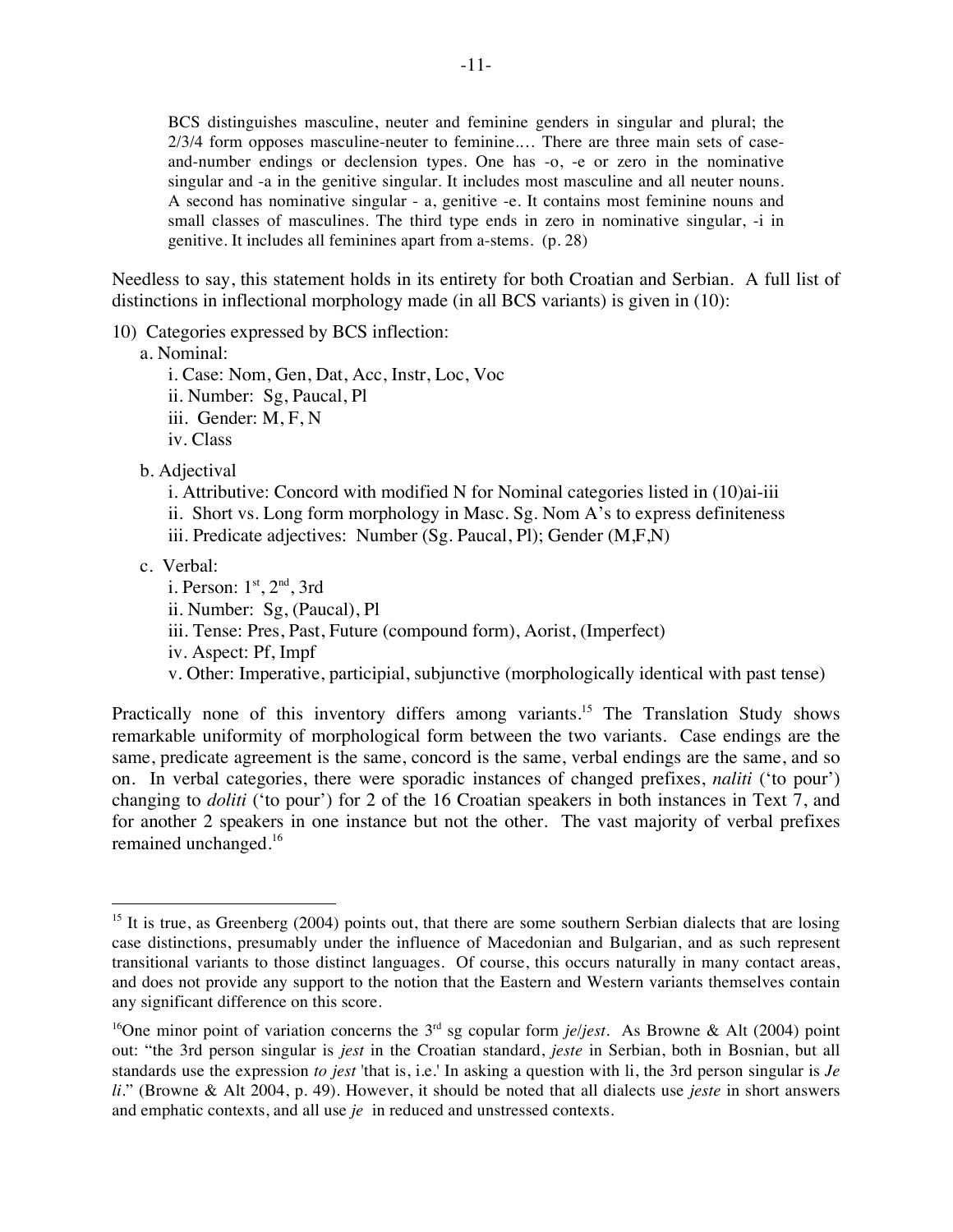The only instances of a minor change in morphological sub-category of nominals between the Serbian originals and Croatian translations involved nouns that show a declension class switch, which in most cases also involved a change in gender. (Note that all the feminine nouns shown here are declension Class I, and all the masculines are Class II, except *vezista* in the original text which is a Class I masculine, a small but well-attested category.)

11) All instances of declension class and/or gender switch (5 words total (over all 9 texts) out of 269 nouns, 4,304 tokens):

|   | $Text \#$ English                                           | Original                                                                                                                 | Translation                                                              | # of tokens                                            | rate of change                            |
|---|-------------------------------------------------------------|--------------------------------------------------------------------------------------------------------------------------|--------------------------------------------------------------------------|--------------------------------------------------------|-------------------------------------------|
| 9 | criterion<br>asst professor<br>half<br>luggage<br>signalman | <i>kriterijum</i> (m)<br>document(m)<br>po(m)<br><i>prtljag</i> (m)<br><i>vezista</i> (Class I) <i>vezist</i> (Class II) | kriterija (f)<br>docentica (f)<br><i>pola</i> (f)<br><i>prtljaga</i> (f) | 16 of 16<br>2 of 16<br>30 of 32<br>80 of 80<br>8 of 16 | 100%<br>$12.5\%$<br>93.75%<br>100%<br>50% |
|   |                                                             |                                                                                                                          | total: (these 5 items)<br>total: (all items)                             | 136 of 160<br>136 of 4,304                             | 85%<br>$3.2\%$                            |

Thus we see systematic gender variation in only 3 nouns out of 269 and partial variation in 2 others. The vast majority remain identical in the translations.

#### 3.2.2.2. Inflectional Morphophonemics

It is clearly the case that Croatian and Serbian share the same set of morphological category *distinctions*. But are there any significant divergences in what *forms* are used to represent the different categories, that is, is there evidence that, for example, the Genitive case forms for Croatian speakers are different from those for Serbian speakers? Here, we turn again to the Translation Study. I base the results presented here about inflectional morphology on the translations of Text #3.

12) Inflectional morphemes found in Text #3:

|                 | types | occurrences | tokens            | differences | convergence        |
|-----------------|-------|-------------|-------------------|-------------|--------------------|
|                 |       | (in text 3) | (in translations) | $#$ tokens) | <u>rate</u> $(\%)$ |
| Nominal endings | 27    | 52          | 832               | $6(1$ type) | 99.28%             |
| Verbal endings  |       |             | 497               |             | 100%               |
| Total           | 39    | 83          | 1,329             | $6(1$ type) | 99.55%             |

The rate of convergence is over 99%. In fact, there is only one instance in Text 3 of any change in the output of inflectional morphology: There are two instances of the masculine Accusative animate adjective form **–***og* in the original text. This occurs after the preposition *za* ('for') which takes Accusative. The original of Text 3 has the phrases *za jednog* ('for one [Englishman]') and *za drugog* ('for another [Englishman]'). 2 of the 16 translations change *–og* to *–oga* in the first instance and 4 of them change it to –*oga* in the second instance. Thus the total number of changes from –*og* to –*oga* is 6 out of 32. However, it is not clear at all that this represents even a distinction between variants so much as a register distinction. The two forms are considered acceptable in all variants to such a degree that standard textbooks list the endings as –og(a). The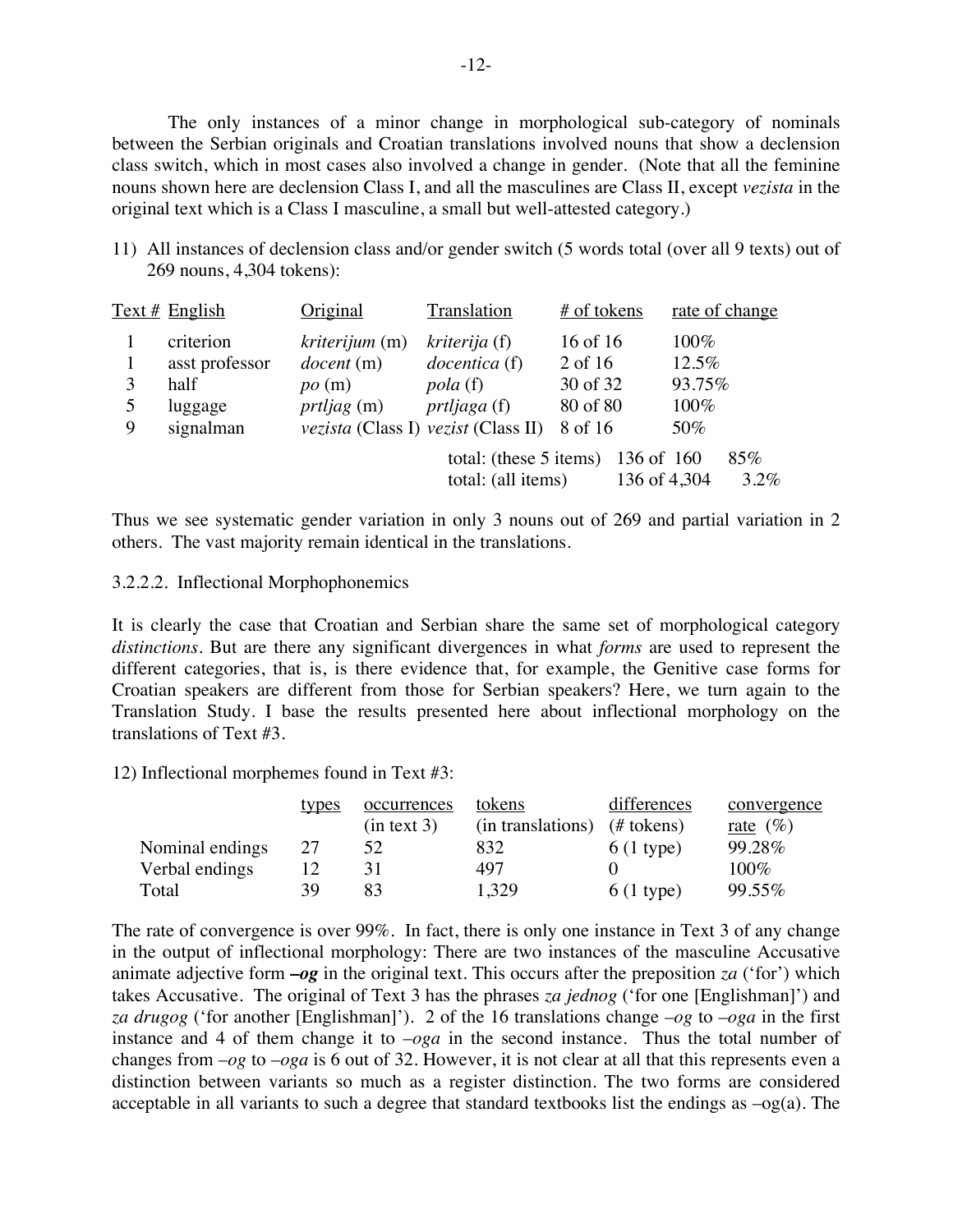same holds for other adjectival endings that are polysyllabic, such as dative –*om(e)* and plural – *im(a)*. No other instances of morpho-phonemic change are found in any other nominal forms, and no adjectival or verbal forms show any variant in inflectional morphology of any kind. The SLH is strongly supported in this most crucial of building-blocks, the productive inflectional morphology.

The significance of this overwhelming identity in inflectional morphophonemics cannot be overemphasized. Croatian and Serbian (and Bosnian and Montenegrin) share 99% of morphological categories expressed overtly and 99% of the specific morphophonemic forms. Under conditions of 99%+ identity of morphological devices and forms, a much higher level of lexical variation is possible than otherwise. The grammatical frame and context in which lexical items find themselves is identical. Culturally-carried meanings of words may vary by national culture, but the internalized computational system that allow us to put them together into larger meanings is the same. Lexical distinctions of up to 25 or 30% of the entire non-grammatical lexicon might be expected to be easily tolerated in this situation and the Single Language Hypothesis would still lead us to take seriously the idea that the variants in question are a single language. In the BCS case things are much clearer than that, for as we will see, the lexical distinctions make up at most 7% of the open-class lexicon and under 1% of the functional/grammatical (closed-class) lexicon.

# 3.3. Syntax

With regard to the major parameters by which languages differ from each other syntactically (Chomsky 1981), all variants of BCS share identical settings in practically all instances. The one well-known syntactic difference between Eastern and Western variants (*da* + present tense verbs (Eastern) vs. Infinitival constructions (Western)) will be discussed below after an overview of essential parameter settings. In this section, I discuss some aspects of syntax hat are not reflected in the texts simply to exemplify the unified system of BCS syntax.

# 3.3.1. Parameter settings

In the following chart, I show the BCS parameter setting for 7 major aspects of syntax (for discussion of these and many other syntactic issues, see Rudin 1988, Franks 1995, Bošković 2001, 2002, Browne & Alt 2004, Alexander 2006, Bailyn 2007 and references therein). In none of these areas, do we find any difference between the Western and Eastern variants.

# 13) Some major parameter settings for BCS:

| Parameter                                      | Croatian | Serbian | variation? |
|------------------------------------------------|----------|---------|------------|
| Multiple WH-fronting                           |          | $\pm$   | none       |
| Superiority in multiple WH                     |          |         | none       |
| Pro-drop (dropping of pronoun subjects)        |          | $\pm$   | none       |
| <i>svoj</i> required for $3rd$ person subjects |          | $\pm$   | none       |
| Subject condition on anaphor binding           | $\pm$    | $\pm$   | none       |
| Availability of long-distance antecedent       |          | $\pm$   | none       |
| Clitics in second position                     |          |         | none       |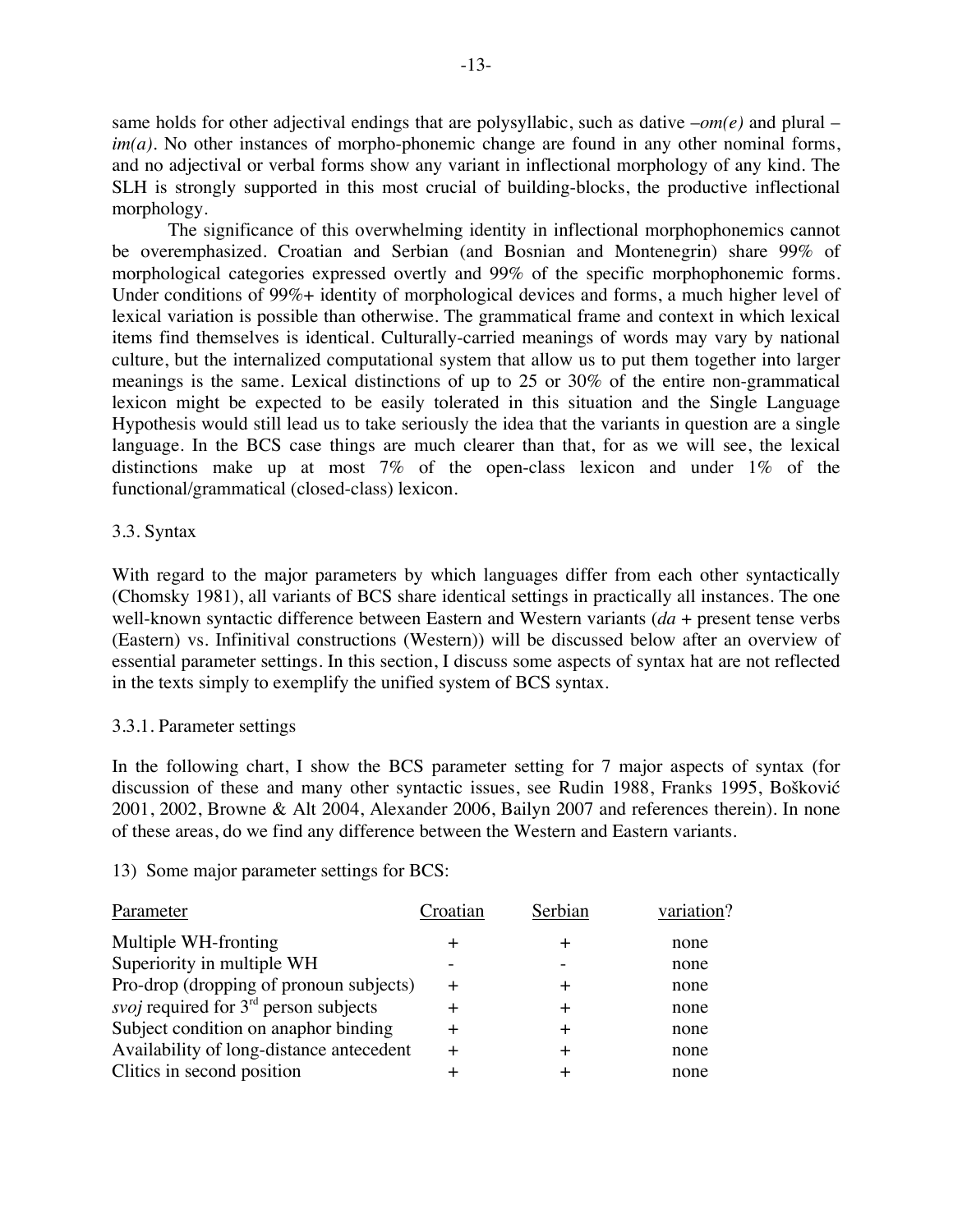In fact, there are only two areas of syntax where any variation was found in the Translation Study – one is well-known -- *da* clauses vs. infinitives, and the other less known – the choice of pronominal vs. reflexive possessive adjectives. 17 Let us begin with the latter:

3.3.2 Binding differences

The translations show various instances of a second person possessive pronoun *tvoj/tvoja/tvoji…* or *vaš/vaša/vaši* ('your') being replaced in the translation by the reflexive possessive pronoun *svoj/svoja/svoji* ('self's'). Examples are given in (14):

14) 2nd person possessive pronouns vs. reflexive possessives:

a. Text 2 (original):

*Jedanput kada to shvatite na dobrom ste putu da ostvarite vaše snove*. Once when that catch on good aux-2pl path that realize **your** dreams "Once you understand that, you are on the way to realize your dreams."

|  | that realize your dreams   |  | b. translations: da ostvarite <b>vaše</b> snove (non-reflexive: 9 of 16) |
|--|----------------------------|--|--------------------------------------------------------------------------|
|  | that realize self's dreams |  | da ostvarite svoje snove (reflexive: $7 \text{ of } 16$ )                |

15)  $2<sup>nd</sup>$  person possessive pronouns vs reflexive possessives:

a. Text 5 (original):

|                                                 |  |  |  | možete ostati bez vaših privatnih poruka     |  |
|-------------------------------------------------|--|--|--|----------------------------------------------|--|
|                                                 |  |  |  | can-2pl remain without your private messages |  |
| "you could end up without your private letters" |  |  |  |                                              |  |

|  | without <b>your</b> private messages | b. translations:  bez vaših privatnih poruka (non-reflexive: 8 of 15) |
|--|--------------------------------------|-----------------------------------------------------------------------|
|  | without self's private messages      | bez svojih privatnih poruka (reflexive: $7 \text{ of } 15$ )          |

16) 1st person (plural) possessive pronoun vs reflexive possessive:

a. Text 2 (original):

|                                  | da nas osposobe da realizujemo naše snove |  |
|----------------------------------|-------------------------------------------|--|
|                                  | that us help that realize our dreams      |  |
| "to help us realize our dreams." |                                           |  |

 $17$ Alexander (2006) gives examples the placement of second position clitics varying between Croatian and Serbian speakers. Such variation was not found in the Translation Study, but this issue requires further experimental studies specifically designed wit constructions of this kind in mind.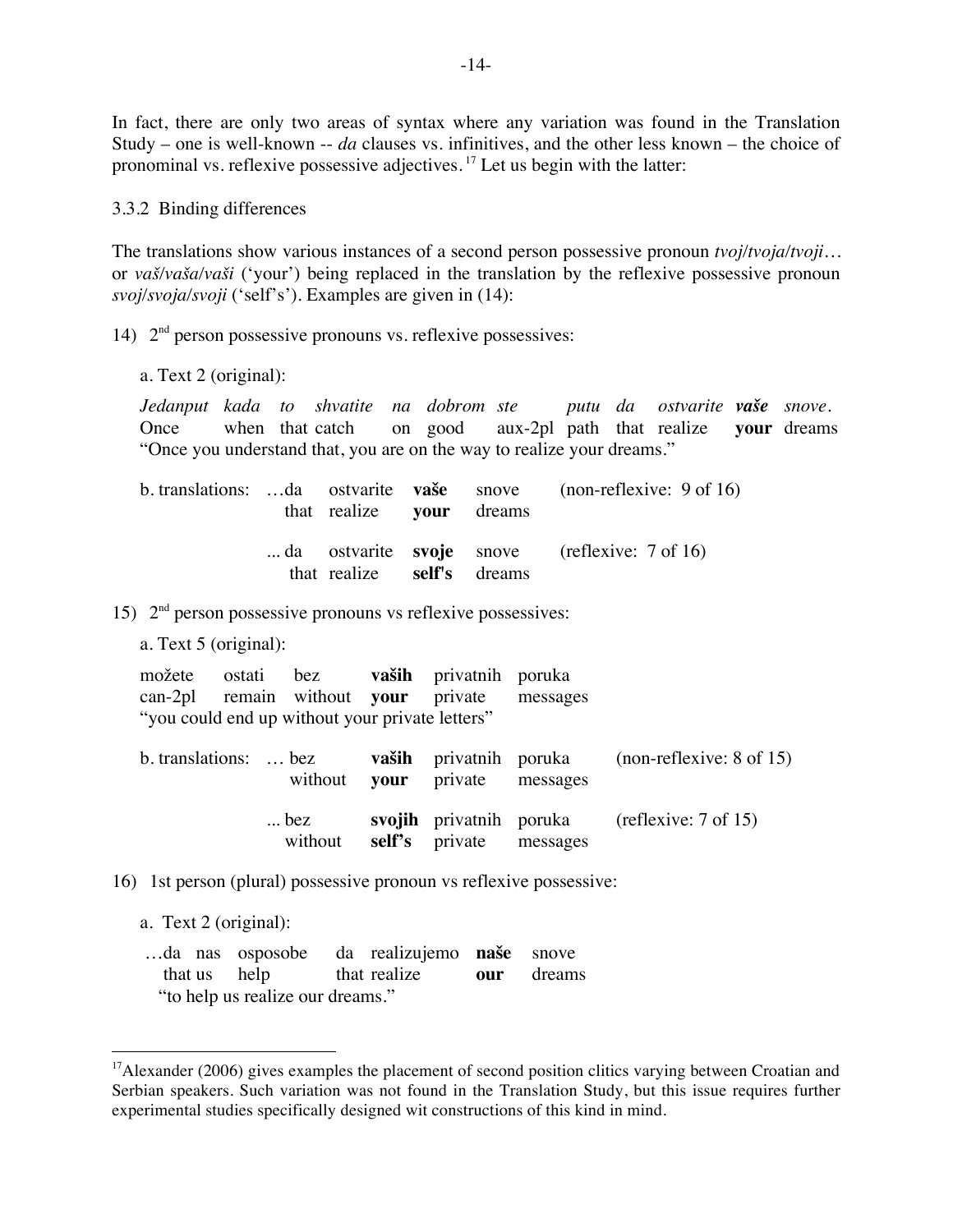| b. translations: da realizujemo/ |    | ostvarimo/                             | naše   | snove (non-reflexive: $9$ of $13$ ) <sup>18</sup> |
|----------------------------------|----|----------------------------------------|--------|---------------------------------------------------|
|                                  |    | that realize                           | our    | dreams                                            |
|                                  | da | realizujemo/-iramo svoje<br>ostvarimo/ |        | snove (reflexive: $4 \text{ of } 16$ )            |
|                                  |    | that realize                           | self's | dreams                                            |

Thus it seems that there is a slight preference for the reflexive possessive pronoun to replace the personal reflexive pronoun in about half of the possible cases. However, it remains unclear to what degree this is a matter of *construction choice* (see discussion below on lexical variation) or a true syntactic difference between the Eastern and Western variants. If it can be shown that there is real complementary distribution here, that is that the Eastern (original) variants disallow the use of *svoj* in the constructions showing *vaš* and that the Western (translated) versions *only* allow *svoj*, then we might be dealing with a true syntactic difference. In 3 texts, the Eastern variant original shows 5 instances of the reflexive pronoun *svoj* – twice in Text 1, twice in Text 4 and once in Text 8 – and these instances of *svoj* are translated as *svoj* in 100% of cases. This result cuts both ways. That is, on the one hand it clearly shows that the Eastern variant uses the reflexive possessive regularly, and that it would be too strong to say it is an element only used or favored by the Western variant. On the other hand, the fact that there are 0% of changes in the direction of reflexive  $\rightarrow$  non-reflexive, whereas we have a fairly high percentage of changes from non-reflexive  $\rightarrow$  reflexive may or may not represent some sort of syntactic difference between the two variants. As a reviewer points out, a follow-up study with translations from Croatian into Serbian might illuminate this issue.

#### 3.3.3 Infinitives and *da*-clauses

The best-known syntactic distinction between Eastern and Western variants of BCS concerns the tendency in the East to prefer tensed complement clauses with *da* and in the West to prefer infinitives, whenever possible. Typical examples are given in (17):

17) Variation in "control clauses" (from Text 2)

| a.          | Eastern<br>zašto<br>why | treba<br>need-imps that know-1sg<br>"whyI need to know"                                                      | da | znam | b. Western<br>zašto trebam<br>why<br>"why I need to know" | $need-1sg$ | $(15 \text{ of } 16)$<br>znati<br>know- <b>infin</b>                                                                 |
|-------------|-------------------------|--------------------------------------------------------------------------------------------------------------|----|------|-----------------------------------------------------------|------------|----------------------------------------------------------------------------------------------------------------------|
| $c_{\cdot}$ | Eastern                 | preferiraju da nas <b>zatrpaju</b><br>prefer that us overwhelm-3pl<br>"[they prefer] that they overwhelm us" |    |      | d. Western                                                |            | $(5 \text{ of } 16)$<br>preferiraju nas zatrpati<br>prefer-3pl us overwhelm-Infin<br>"[they prefer] to overwhelm us" |

<sup>&</sup>lt;sup>18</sup>3 of the 16 translations employed non-verbal constructions in this second clause that exclude the possibility of reflexive because of the lack of a subject antecedent. I therefore did not count these cases as instance of non-reflexive, since no reflexive option is grammatically available here.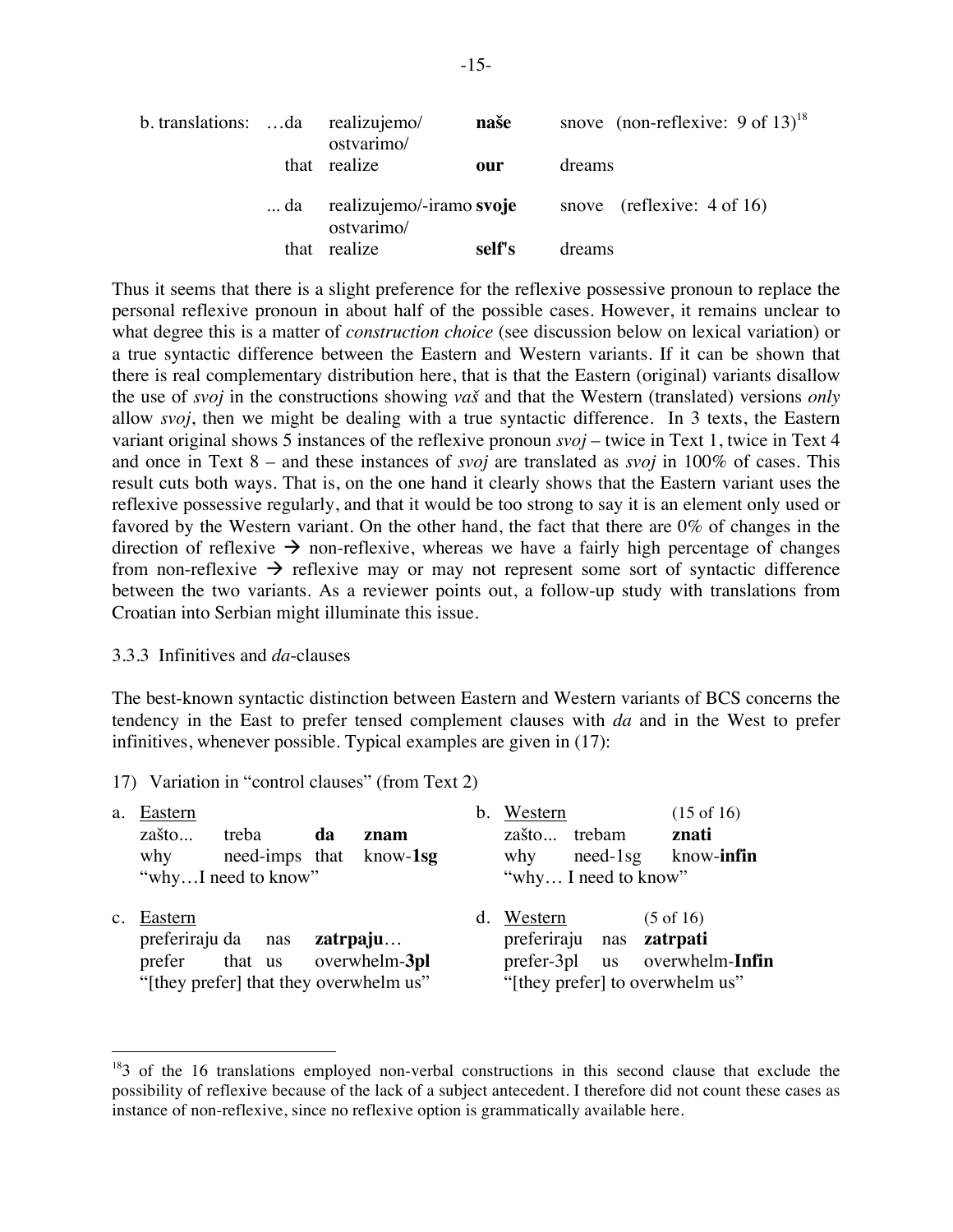Interestingly, only 5 of the 16 speakers transformed the clause in (17)c into an infinitival clause of the kind shown in (17)d, despite the complete availability of the infinitival alternate. This indicates that we are most likely dealing with a matter of construction *choice* rather than a real parametric syntactic distinction. Serbian speakers are perfectly comfortable with both variants, and it appears from the high numbers of Croatian translations that maintained the *da*+ tensed verb clauses in the translations, that their grammars also allow both constructions. That the Western variant does not *disallow* the *da* + tensed V clauses, despite the common lore to the opposite, is seen in cases where for independent reasons the infinitival clause is unavailable.

18) Cases where infinitival replacement is not possible: (from Text 2)

| a. |    | Original (Eastern)                                   |  |  |
|----|----|------------------------------------------------------|--|--|
|    | da | nas osposobe da realizujemo naše snove               |  |  |
|    |    | that us make possible that realize-1pl our dreams    |  |  |
|    |    | "that make it possible for us to realize our dreams" |  |  |
| b. |    | <b>Translation</b> (Western)                         |  |  |
|    |    | da nas osposobe da realiziramo naše snove            |  |  |
|    |    | that us make possible that realize-1pl our dreams    |  |  |
|    |    | "that make it possible for us to realize our dreams" |  |  |

(14 out of 16 instances x 2 *da* clauses)

(There is a standard *-ovati*  $\sim$  *-irati* distinction in the verb *to realize*, see above.) Both *da* + conjugated verb clauses are maintained in the translation, because there is no viable (verbal) alternative. In an effort to avoid the *da* clause, some Croatian speakers paraphrased the entire constriction with a nominalized verb in a prepositional phrase for the second *da* clause. Most made no changes, however (14 of 16), because of the lack of a syntactic infinitival option.

I therefore maintain that the best-known instance of an apparent syntactic distinction between variants is nothing more than case of preference for one available construction over the other, Indeed, Miskeljin (2005) states that for every Serbian *da*-clause, an infinitival variant exists that is preferred in Western variants, though both are grammatical in both. In fact, however, there is one instance of infinitival clauses that are notoriously absent in all variants of BCS, despite their full availability in other Slavic languages. These involve object control structures, such as English (19) (subject control cases are given for comparison)

19) Subject control in English:

- a. Mary wants to go.
- b. Jovan is trying to sleep.
- 20) Object control in English:
	- a. The generals ordered Jovan to go
	- b. The generals convinced Mary to stop
- 21) Subject control in BCS: (Eastern variant: *da* + conjugated verb)
	- a. Marija hoće da **ide** Marija wants-3sg that go-**3sg** "Marija wants to go"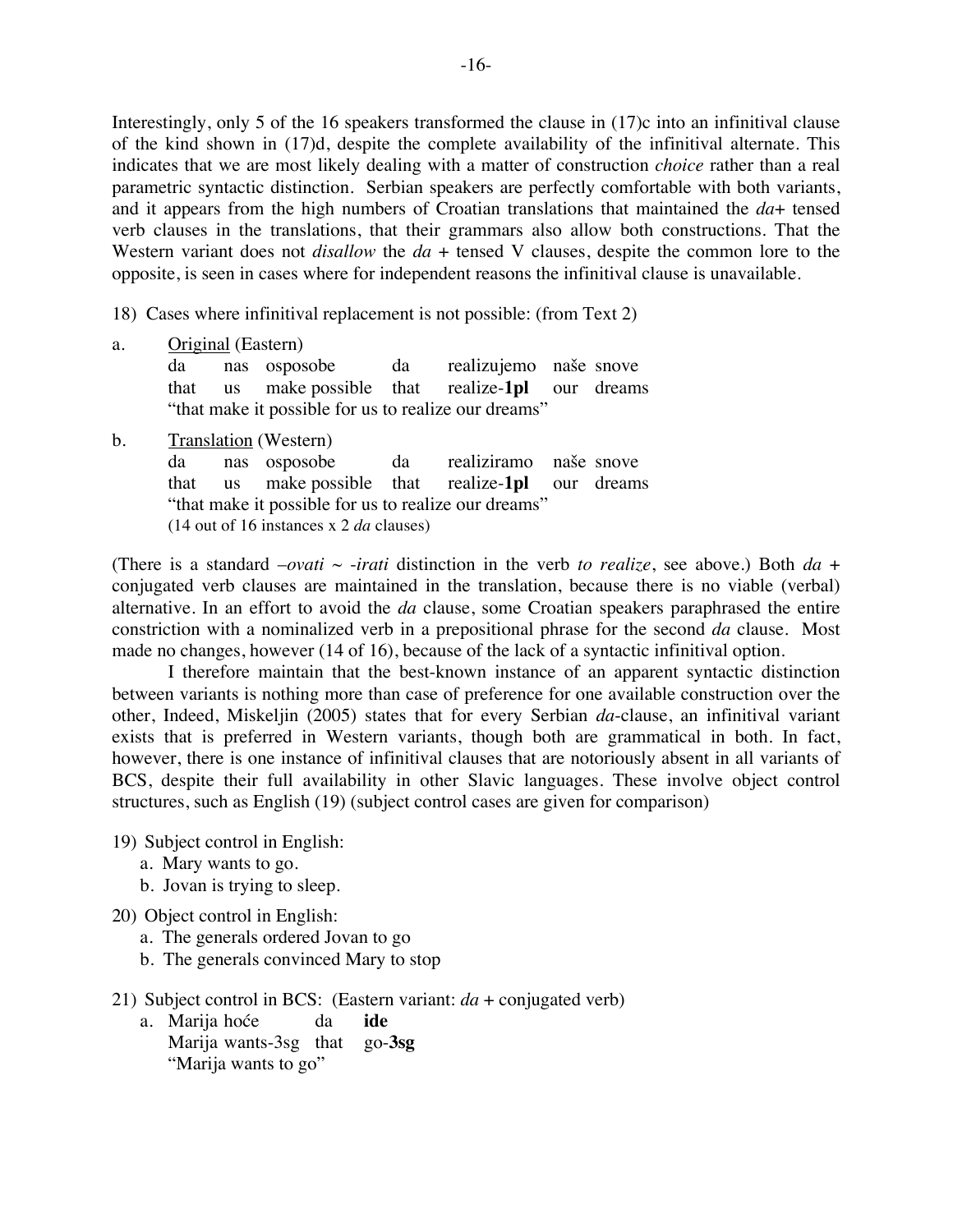b. Jovan pokušava da **spava** Jovan tries-3sg that sleep-**3sg** "She wants to go"

22) Subject control in BCS: (Western variant: Infinitive)

- a. (ona) hoće **ići** wants-3sg to go-**Infin** "She wants to go"
- b. Jovan pokušava **spavati** Jovan tries-3sg sleep-**Infin** "She wants to go"=
- 23) Object control in BCS: (*da* + conjugated verb only: all variants!) a. Naredili su mu da ide
	- ordered aux him that go- "They ordered him to go."
	- b. \*Naredili su mu **ići** (infinitive construction ungrammatical: all variants!) ordered aux him go-**Infin** "They ordered him to go."

These examples show that there are syntactic constraints on the Western infinitival constructions that rule out the possibility of most infinitival object control sentences in BCS in any variant, despite their availability in many related languages.<sup>19</sup> An explanation of this gap in the BCS paradigm is beyond the scope of this article. But there is strong agreement among all BCS speakers that (23)b is ungrammatical (including those that will always choose an infinitival construction over a  $da$  + verb construction in every instances when it is possible.) This fact show several important things about this purported syntactic distinction – first, the infinitival variants are more restricted than in most other languages with infinitives. Second, Serbian and Croatian speakers share the same judgments about this unusual restriction, a similarity far more intriguing and potentially important than the differences in construction choice that speakers make. Third, the difference between the two variants in this area cannot be reduced to a parameter, whereas the similarity (when its underlying nature is discovered) presumably can.

- i) Učio sam ga plivati. 'I taught him to swim.'
- ii) Pomogli smo mu graditi kuću. 'We helped him to build a house.'

These are the exceptions that prove the rule. As B&A note, what remains "good in all standards" is:

iii) Pomogli smo mu da gradi kuću. 'We helped him that he build a house.

<sup>&</sup>lt;sup>19</sup> Browne & Alt (2004, p. 75) note that "in Croatian two verbs permit an infinitive to refer to their object: 'teach' and 'help'" and give the following examples: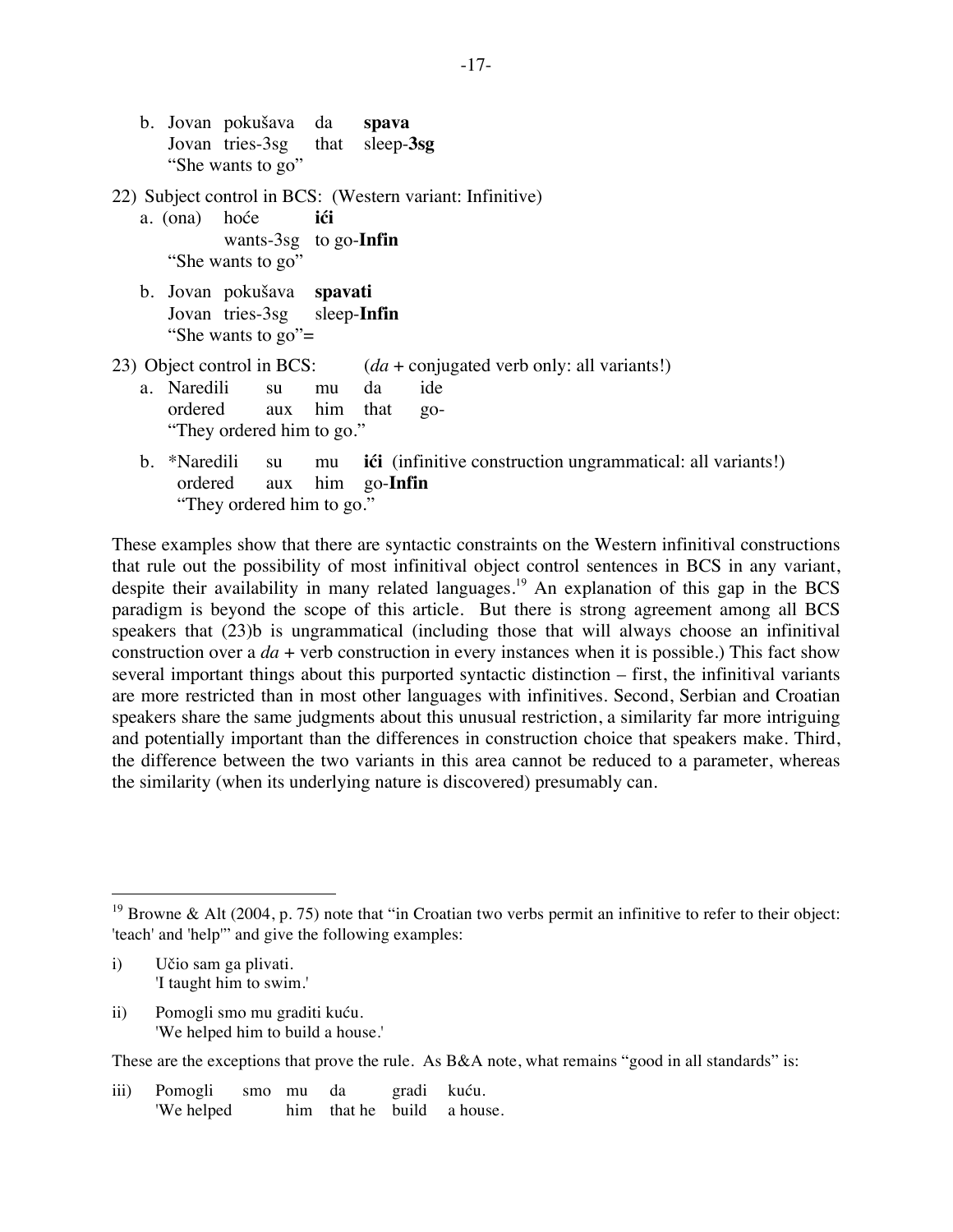#### 4. Lexical Differences and Similarities

In this section, I discuss the issue of the lexicon with regard to the often heard claim that this is the area where the two variants are the most distinct, and that this qualifies them for separate language status. The Translation Study results show that the percentage of such lexical variation is relatively small, even in the open-class categories. This is especially true in the closed lexical classes, or the so-called "functional categories", where we will see that the two variants are *identical*. It is only in the open classes that we find variation, and given the absolute identity of the rest of the entire grammatical systems, these differences, many of which may simple be a matter of preference, are also insignificant. It should be noted that a far wider set of lexical distinctions can be commonly found across dialects considered the same language.

### 4.1 Functional (closed-class) Categories

To call the two variants 'similar' is to completely understate the situation with regard to the functional categories of the language. Consider the statistics from the Translation Study. The 9 original translation texts contain the following breakdown of lexical and functional elements:

| category        | class type | total $#$ of<br><i>instances</i> | # of tokens<br>translated | # of instances<br><u>changed</u> | # of tokens<br><u>changed</u> |
|-----------------|------------|----------------------------------|---------------------------|----------------------------------|-------------------------------|
| noun            | open       | 269                              | 4,304                     | 24                               | 250                           |
| main verb       | open       | 144                              | 2,304                     | 9                                | 125                           |
| adjective       | open       | 99                               | 1,584                     | 4                                | 25                            |
| adverb          | semi-open  | 68                               | 1,088                     | 0                                | 0                             |
| preposition     | closed     | 87                               | 1,392                     | 0                                | $\theta$                      |
| determiner      | closed     | 62                               | 992                       |                                  | 11                            |
| auxiliary       | closed     | 61                               | 976                       | 0                                | $\boldsymbol{0}$              |
| conjunction     | closed     | 54                               | 864                       | 0                                | $\overline{0}$                |
| complementizer  | closed     | 39                               | 624                       | 0                                | $\overline{0}$                |
| WH-phrases      | closed     | 29                               | 464                       | 0                                | 0                             |
| particle        | closed     | 23                               | 368                       | 0                                | $\overline{0}$                |
| negation        | closed     | 13                               | 208                       | 0                                | $\overline{0}$                |
| clitics (pron)  | closed     | 12                               | 192                       | 0                                | 0                             |
| pronouns (full) | closed     | 11                               | 176                       | 0                                | 0                             |
|                 | totals:    | 971                              | 15,536                    | 38 (3.91%)                       | $411(2.65\%)$                 |

24) Parts of speech in the 9 translation texts:

The open-class categories (noun, main verb and adjective) are discussed below. Of the other categories, including adverbs, the only functional category that shows any semi-systematic variation is the feminine 3rd person possessive pronoun *njen-* which is translated by the Croatian speakers in 11 of 32 instances as *njezin-*. <sup>20</sup> This represents a mere 1.61% of all determiners and

 $20$  There are scattered individual cases of changes that appear to be neither systematic, nor exclusive for the speakers at hand. Thus although the vast majority of instances (13 of 16) involving Eastern *posle* ('after') are rendered as *poslije*, with the standard Ijekavian change, 3 speakers translate it as *nakon* ('after'). Similarly, in Text 8, the phrase *po ispadanju* ('after relegation'), and *po* is also translated as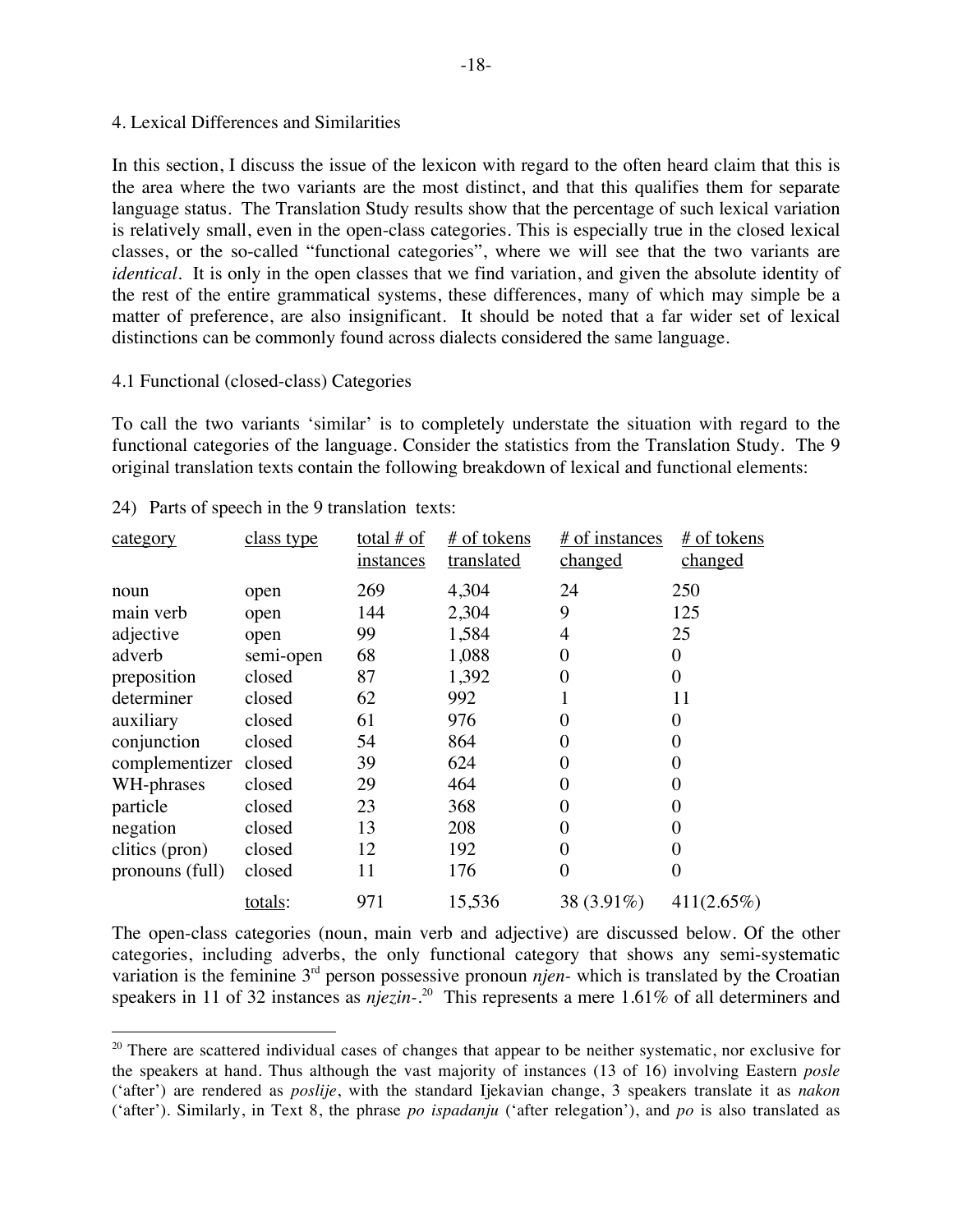it occurs in less than half of the tokens where *njen*- appears in the original (11 of 32). Overall, then, determiners are changed 1.11% of the time. No other grammatical or functional elements show any alternations at all between the originals and the translations. That represents a total of 11 individual changes out of the total number of functional/grammatical category tokens of 7,648 (0.21%). Or, to put it the other way, functional and grammatical lexical items in the original Serbian texts remain *identical* after translation into Croatian in 99.79% of cases. Clearly, the Single Language Hypothesis is strongly supported.

### 4.2. Lexical Categories

 $\overline{a}$ 

The results of the Translation Study in the realm of lexical distinctions in the open class lexical categories (noun, verb and adjective) are quite important in evaluating the one possible area in which the Single Language Hypothesis is not overwhelmingly obvious. Here is the distribution of open class lexical differences brought out in the Translation Study:

25) Open class categories in the 9 translation texts:

| category  | total $#$ of<br>instances | total $#$<br>tokens | # of instances<br>changed | % of instances<br><u>changed</u> | $#$ of tokens<br><u>changed</u> | $#$ of tokens<br>changed |
|-----------|---------------------------|---------------------|---------------------------|----------------------------------|---------------------------------|--------------------------|
| noun      | 269                       | 4.304               | 24                        | $8.92\%$                         | 250                             | 5.81%                    |
| main verb | 144                       | 2,304               |                           | $6.25\%$                         | 125                             | 5.43%                    |
| adjective | 99                        | 1,584               | 4                         | $4.04\%$                         | 25                              | $1.58\%$                 |

Nouns show the highest percentage of lexical difference between the Serbian originals and the Croatian translation –  $8.92\%$ . This means that  $8.92\%$  of all 269 noun occurrences in the 9 texts were in some translation or other translated with an entirely lexically unrelated word. However, the fact that only 5.81% of all tokens of those nouns (across the 16 translations) were changed shows that even of the 24 nouns that showed a lexical difference, not all were systematically changed in the Croatian translations, though some were. In fact, of the 24 nouns. 9 verbs and 4 adjectives that showed non-cognate lexical distinctions, only 8 nouns, 5 verbs and 2 adjectives were treated systematically as different by a high percentage of the 16 translations (here I have included all of those for which 10 or more of the 16 translations agreed on the lexical distinction). The other lexical items that showed distinctions showed them in fewer than 10 of the translations.

It is also notable that of the 990 words that appear in the 9 texts (which constitute 15,840 word tokens, across the 16 translations) there were only two instances in which the translator said that s/he did not know a word in the original texts. That is a knowledge rate of the original

*nakon* by 5 of 16 speakers, though the other 11 maintain *po*. However, this is not included in the cases above because it is sporadic, and also because the form *nakon* is in standard usage in Eastern dialects as well. Naturally, we would need further research to determine whether instances of *nakon* in original Eastern texts would remain as *nakon*, showing a tendency toward replacing *posle* with *nakon*, or whether those forms might also be translated as *poslije*, which would support then idea that some speakers make conscious (or not so conscious) changes whenever two interchangeable forms are available (see Alexander 2006, chs. 22 and 26 of discussion of such tendencies). There is no evidence in the case of *posle~nakon* that the issue is even one of dialectal variation. Further research on specific tendencies with these kinds of alternations is required.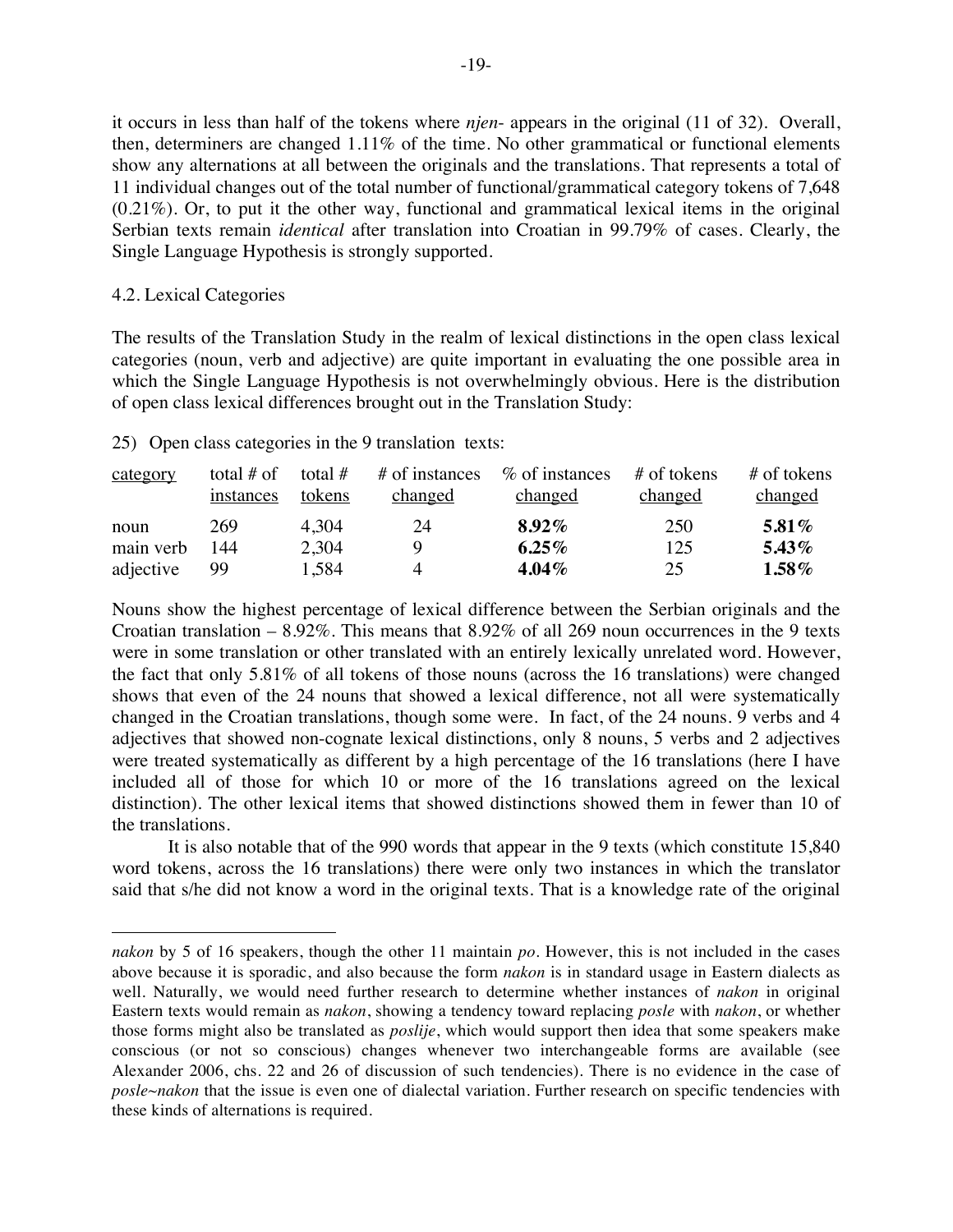words of 15,838 out of 15,840 tokens, or 99.9%. Still, passive recognition could be possible of words from neighboring language with significant language contact. But the extremely low rate of overall lexical change, and the absolute lack of such distinctions in the closed-class vocabulary is strong evidence that the Single Language Hypothesis applies clearly in this case, more clearly than in cases of variants of a common written language whose spoken version have indeed diverged to be on the edge between language and dialect. The BCS lexicon contains practically no linguistic evidence of there being a case to be made for distinct language status.

Furthermore, as discussed in Section 3, given the inflectional nature of the language and the near 100% identity in both derivational and inflectional morphology, the minor lexical variation that exists can almost always be determined by context – modifiers are the same, idioms mostly the same, syntactic and morphological frames in which open-class words find themselves will be almost always identical. Under these circumstances, determining the meaning of an unfamiliar word is not unlike what we experience in childhood as we learn words in our native language at an amazing rate – we determine its possible range of meanings from its grammatical (and real world) context and within 2 or 3 occurrences of the word, we are able to situate it in our conceptual world. With the absolute identity of the closed-class vocabulary and inflectional morphology, even a far higher rate of lexical distinctions would not have any significant effect on separating the variants into 2 separate languages.

#### 5. Conclusion

Since Chomsky 1957, it has become more and more clear that what we know when we know a language is a set of building-blocks and rules of combination, some universal and some language-specific, which allow us to create an infinite variety of novel sentences and utterances. The infinite possibilities our finite system gives us is one of the great sources of creativity in the human species. This view sees language as part of the natural world. Internalized language systems are the natural and unique result of the salient features of the speech to which each generation of children is exposed mapped onto the linguistic component of the mind. Internalized linguistic systems change naturally over time, and dialects evolve into distinct languages regularly, but slowly. The idea that the variants of a language could dissolve into distinct languages in a 10-year period is excluded by everything linguists have discovered about language change since the  $19<sup>th</sup>$  century and before. Distinct literary standards are a different story, and here readers are referred to Peti-Stantić (2008) and other specialists on processes of language standardization, literary norms and so on.

On appropriate definitions of language, of course, one could (and many people have) come to the opposite conclusion about Croatian and Serbian – they could be (and have been) defined simply as the language of the Croatian people and the language of the Serbian people, respectively. The Croatian and Serbian nations and people have distinct cultural identities, so it is natural to associate each with a distinct language. The tendency to define nationhood and cultural identity through language goes back at least as far as Dante (Fishman 1999, Joseph 2006). The view that distinct peoples in distinct countries speak distinct languages, (a correlation that is often absent in the world -- many countries have multiple local languages and some languages span many countries and peoples), is often supported by reference to regional distinctions among these "languages" in pronunciation, grammar, and especially in vocabulary (lexicon). We have seen that such linguistic distinctions are essentially absent in the case of Croatian and Serbian. Thus a crucial consequence of the findings of the study reported here is a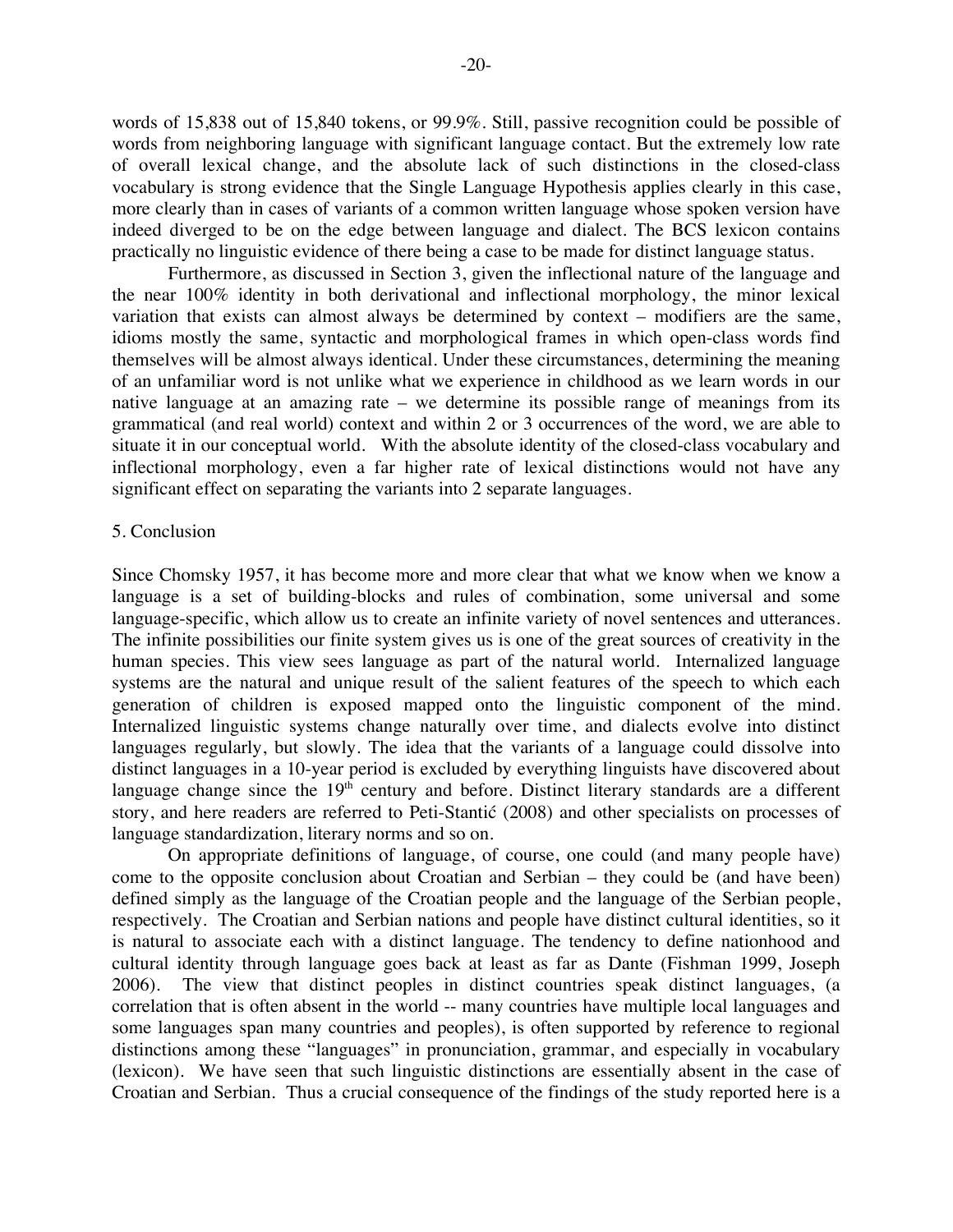necessary disavowal of any *exclusive* connection between cultural and linguistic identity. Of course there is a connection, as the very fabric of cultural and personal creativity is dressed in language. And distinct ethnic, cultural, national, religious groups regularly create aspects of their identity using language in unique ways that distinguish them. But that does not make it impossible that the language they use might not be used by other people as well. Since Chomsky 1957, 1965 it has been generally accepted that what we *do* with our language is not the same as its structure. Thus, nothing in this article concerning the near identity of the two linguistic systems under discussion endangers the notion of distinct cultural and ethnic identification through one's language (used for literature, law, education, government and so on), nor threatens the cultural uniqueness of any of the peoples involved. Rather, the issue at hand has been a narrow linguistic one – how similar are the linguistic systems, and is there any linguistic justification for defining them as unique. We have seen that there is not.

Of course, the Western and Eastern variants of BCS might well still develop into different languages. Usually, such divergence happens when rule-governed sound changes lead to paradigmatic shifts in the morphological system, which might in turn affect the typology of the language (e.g. V2 changing to SVO). English diverged from other Germanic languages when sound change led to the loss of significant inflectional morphology, which in turn put pressure on the case system, and led to the fixing of SVO word order and the disappearance of V2. What is instructive about such examples is that the change begins with changes to some aspect of the internal system's building blocks (in the English case, in the inflectional morphology, lost through regular sound change), and spreads to other levels of the system. In the BCS case, our translations study has shown that the internal grammatical system is where the Single Language Hypothesis is supported most strongly.

#### jbailyn@notes.cc.sunysb.edu

#### References

- Alexander, Ronelle (2006) Bosnian, Croatian, Serbian: A grammar with sociolinguistic commentary. Madison, WI: University of Wisconsin Press.
- Bailyn, John F. (2007) "A derivational account of microvariation in Slavic binding". Richard Compton, Magdalena Goledzinowska and Ulyana Savchenko, eds. Annual Workshop on Formal Approaches to Slavic Linguistics: The Toronto Meeting. Ann Arbor: Michigan Slavic Productions, 25-41.
- Benson, Morton (1971 and later editions) Serbo-Croatian-English Dictionary. Philadelphia: University of Pennsylvania Press.
- Bošković, Željko (2001) On the nature of the Syntax-Phonology interface: Cliticization and related phenomena. Oxford: Elsevier Science (North-Holland Linguistics Series: Linguistic Variations).
- Bošković, Željko (2002) "On Multiple WH-fronting". Linguistic Inquiry 33( 3): 351-383.
- Browne, Wayles (1993/2002) "Serbo-Croat". Bernard Comrie and Greville Corbett, eds. The Slavonic languages. London: Routledge, 306-387.
- Browne, Wayles and Theresa Alt (2004) A handbook of Bosnian, Serbian, and Croatian SEELRC http://seelrc.org:8080/grammar/mainframe.jsp?nLanguageID=1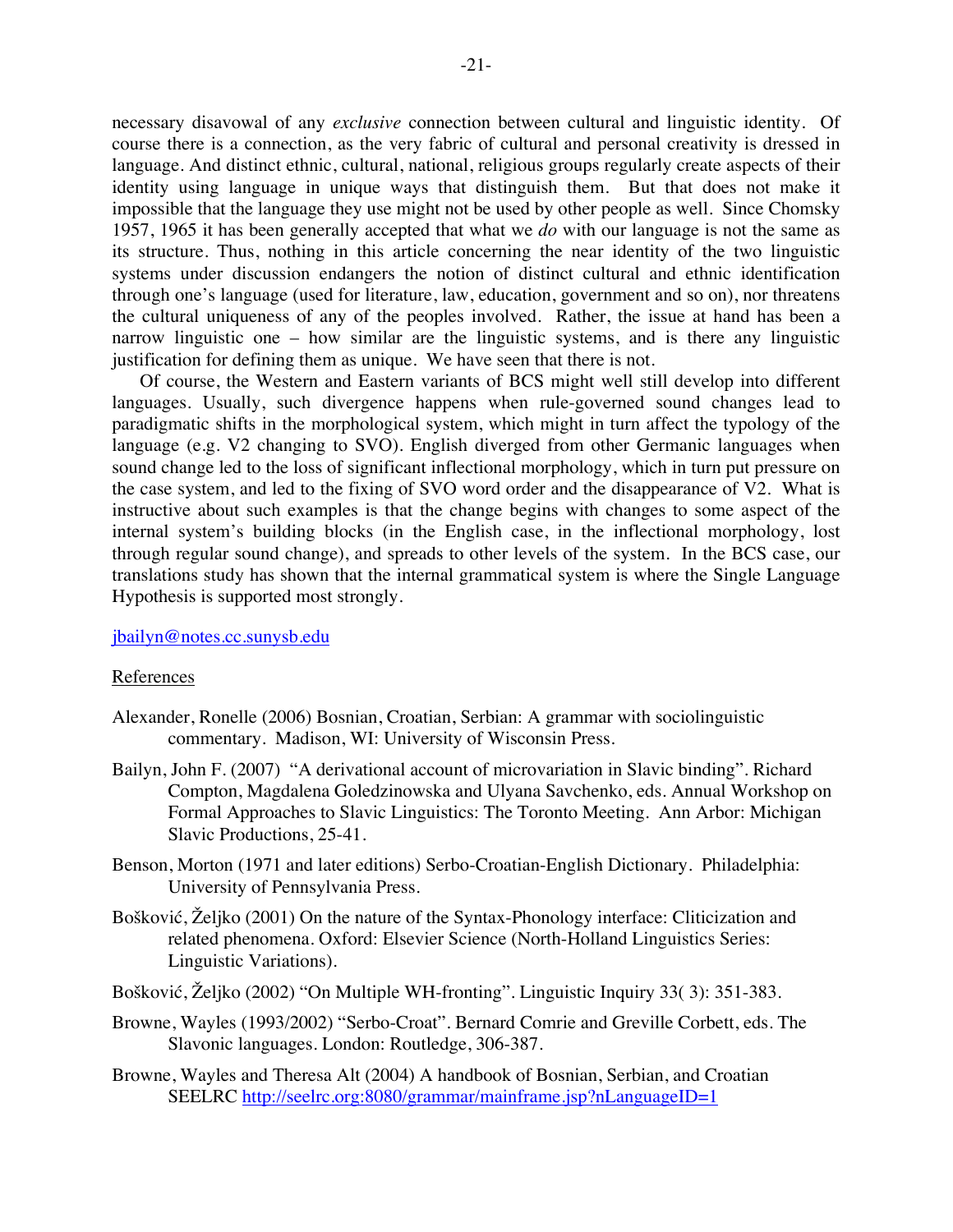- Bugarski, Ranko (2004) "Language and boundaries in the Yugoslav context". Birgitta Busch and Helen Kelly-Holmes, eds. Language, discourse, and borders in the Yugoslav successor states. Clavedon, England: Multimedia Matters Press.
- Bugarski, Ranko & Celia Hawkesworth (eds) (2004) Language in the Former Yugoslav Lands Slavica Publishers.
- Busch, Birgitta and Helen Kelly-Holmes (eds) (2004) Language, discourse, and borders in the Yugoslav successor states. Clavedon, England: Multimedia Matters Press.
- Cardinaletti, A. & L. Repetti (2008) "The Phonology and Syntax of Preverbal and Postverbal Subject Clitics in Northern Italian Dialects" Linguistic Inquiry 39(4), 523-563.
- Chomsky, Noam (1957) Syntactic Structures. Berlin: Mouton de Gruyter.
- Chomsky, Noam (1965) Aspects of the Theory of Syntax. Cambridge, MA: MIT Press.
- Chosmky, Noam (1981) Lectures on Government and Binding. New York: Foris.
- Chomsky, Noam (1995) The Minimalist program. Cambridge, MA: The MIT Press.
- Chomsky, Noam (2005) Three Factors in langiuage design. Linguistic 36(1), 1-22.
- Crystal, David (1997) A dictionary of linguistics and phonetics*.* 4th edition. Cambridge, MA: Blackwell.
- Fishman, Joseph (1999) (ed) Handbook of Language and Ethnic Identity. Oxford: Oxford University Press.
- Franks, Steven (1995) Parameters of Slavic Morphosyntax. Oxford: Oxford University Press.
- Greenberg, Robert D. (1999) "In the aftermath of Yugoslavia's collapse: The politics of language death and language birth". International Politics 36(2):141-158.
- Greenberg, Robert D. (2000) "Language planning in the Federal Republic of Yugoslavia: The crisis over the future of Serbian". Slavic Review 59(3): 625-640.
- Greenberg, Robert D. (2004) Language and identity in the Balkans: Serbo-Croatian and its disintegration. Oxford: Oxford University Press.
- Joseph, John E. (2006) Language and Politics. Edinburgh: Edinburgh University Press.
- Kačić, Miro (1997), Croatian and Serbian: Delusions and Distortions. Zagreb: Novi Most.
- Klajn Ivan (2001) "Neologisms in present-day Serbian". International journal of the sociology of language 151:89-110.
- Kordić, Snežana (2005) "I dalje jedan jezik" Sarajevske sveske 10.
- Kordić, Snežana (2006) "Jezik i identitet" (review of B. Busch & H Kelly-Holmes Language, Discourse, and Borders in the Yugoslav Successor States ) Kniževna Republika 4.
- Kordić, Snežana (2008) "Jezični Nacionalizm" (review of Stjepko Težak's Hrvatski nas (ne)podobni), Slovo 4(17): 186-205.
- Langston, Keith and Anita Peti-Stantić (2003) "Attitudes towards linguistic purism in Croatia: Evaluating efforts at language reform". In Mirjana N. Dedaić and Daniel N. Nelson, eds. At war with words. Berlin: Mouton de Gruyter, 247-282.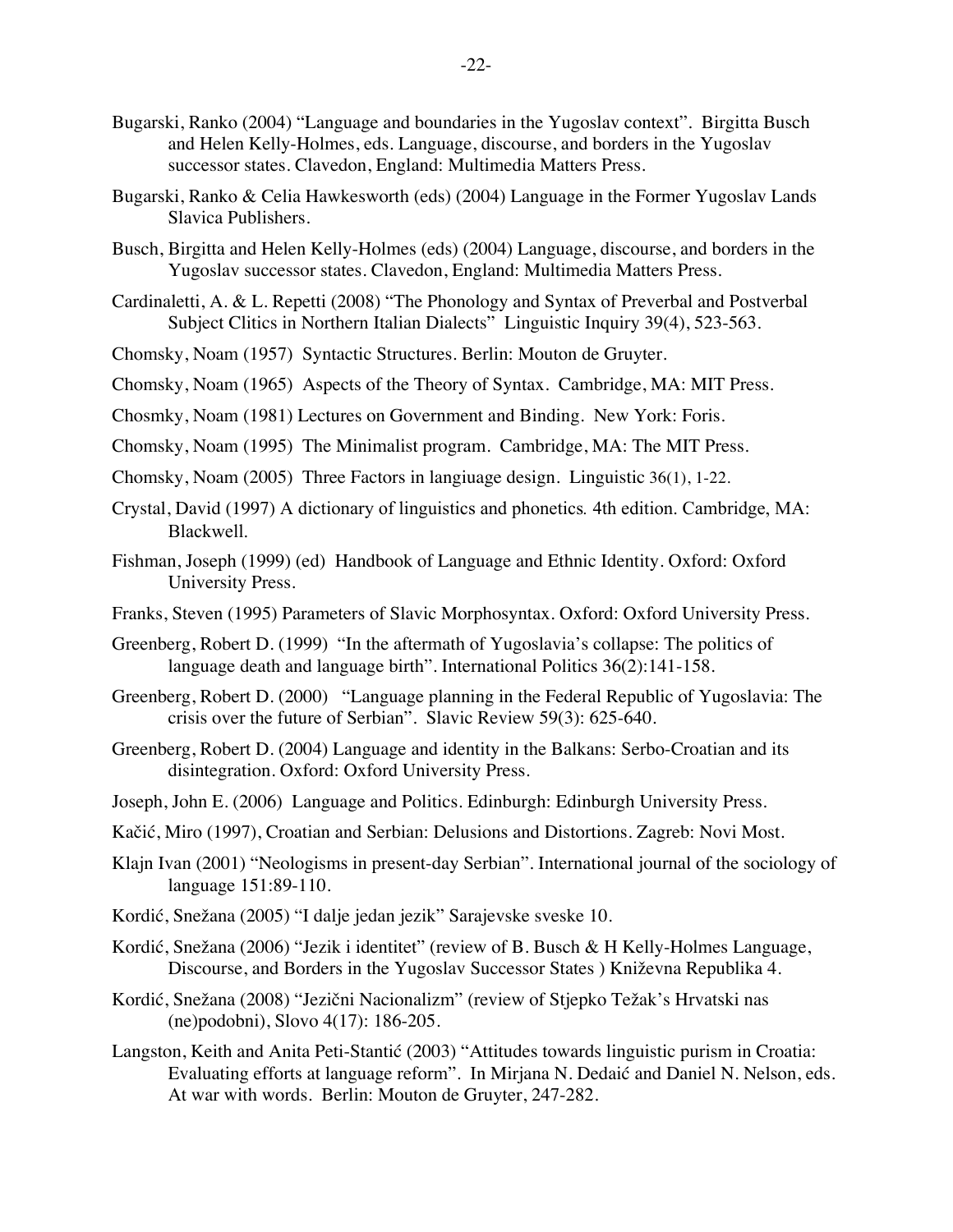- Lehiste, Ilse and Pavle Ivić (1986) Word and Sentence Prosody in Serbocroatian. Cambridge, MA: MIT Press.
- Miškeljin, Ivana (2005) "PRO and Control in Serbian" MA Thesis, University of Novi Sad.
- Peti-Stantić, Anita (2002) "Funcionalno preslojavanje suvremenoga standarda". Riječki Filološki Dani. Rijeka: Filozofski Fakultet, 365-373.
- Peti-Stantić, Anita (2008) Jezik naš i/li nijhov. Zagreb: Srednja Europa.
- Radovanović, Milorad (1992) "Standard Serbo-Croatian and the theory of language planning". Ranko Bugarski and Celia Hawkesworth, eds. Language Planning in Yugoslavia. Columbus, OH: Slavica Publishers, 93-100.
- Radovanović, Milorad (1993). "Yugoslavia: language situation." R. E. Asher and J. M. Y. Simpson, eds. The Encyclopedia of Language and Linguistics. Oxford: Pergamon, 5077- 5078
- Radovanović, Milorad (ed.) (1996). Srpski jezik [na kraju veka]. Opole: Uniwersytet Opolski Instytut Filologii Polskiej (Belgrade: Institut za srpski jezik SANU Službeni glasnik).
- Radovanović, Milorad (2000). "From Serbo-Croatian to Serbian." Multilingua 19.
- Radovanović, Milorad and , Randall A. Major, eds. (2001) "Serbian Sociolinguistics" International Journal of the Sociology of Language, 151 (1).
- Rudin, Catherine (1988) "On multiple questions and multiple WH Fronting" Natural Language and Linguistic Theory 6(4): 445-501.
- Skiljan, Dubravko (2004) "From Serbo-Croatian to Croatian: Croatian linguistic identity" Ranko Bugarski and Celia Hawkesworth, eds. Language Planning in Yugoslavia. Columbus, OH: Slavica Publishers, 67-85.

### **Appendix**

• Original texts used:

**Text 1:** (News Item: Novi likovni pogledi i tonovi Autor: M. V. | 15.07.2008 - 06:00

Izložba radova studenata završne godine Fakulteta primenjenih umetnosti "Diploma 2008" biće otvorena večeras (19) u Muzeju primenjene umetnosti, a trajaće do 15. avgusta.

U godini obeležavanja 60 godina postojanja FPU, 94 mlada umetnika predstaviće se svojim najuspešnijim radovima, a učestvuju studenti završne godine svih deset specijalizovanih odseka i osam ateljea Fakulteta - Zidno slikarstvo, Primenjeno vajarstvo, Unutrašnja arhitektura, Primenjena grafika, Scenografija, Kostim, Tekstil, Keramika, Industrijski dizajn, Konzervacija i restauracija. U katalogu izložbe dr Ivana Kuzmanović-Novović, docent FPU, ističe da izlazak na javnu scenu diplomcima daje i novu ulogu, a to je podizanje nivoa estetskih kriterijuma u društvu. "U poplavi neukusa i kiča, zadatak ovih mladih i obrazovanih umetnika je da, ispoljavajući svoj talenat, oblikuju savremenu likovnu i modnu scenu i postanu kreatori ukusa, pri tome poštujući osnovna načela umetnosti.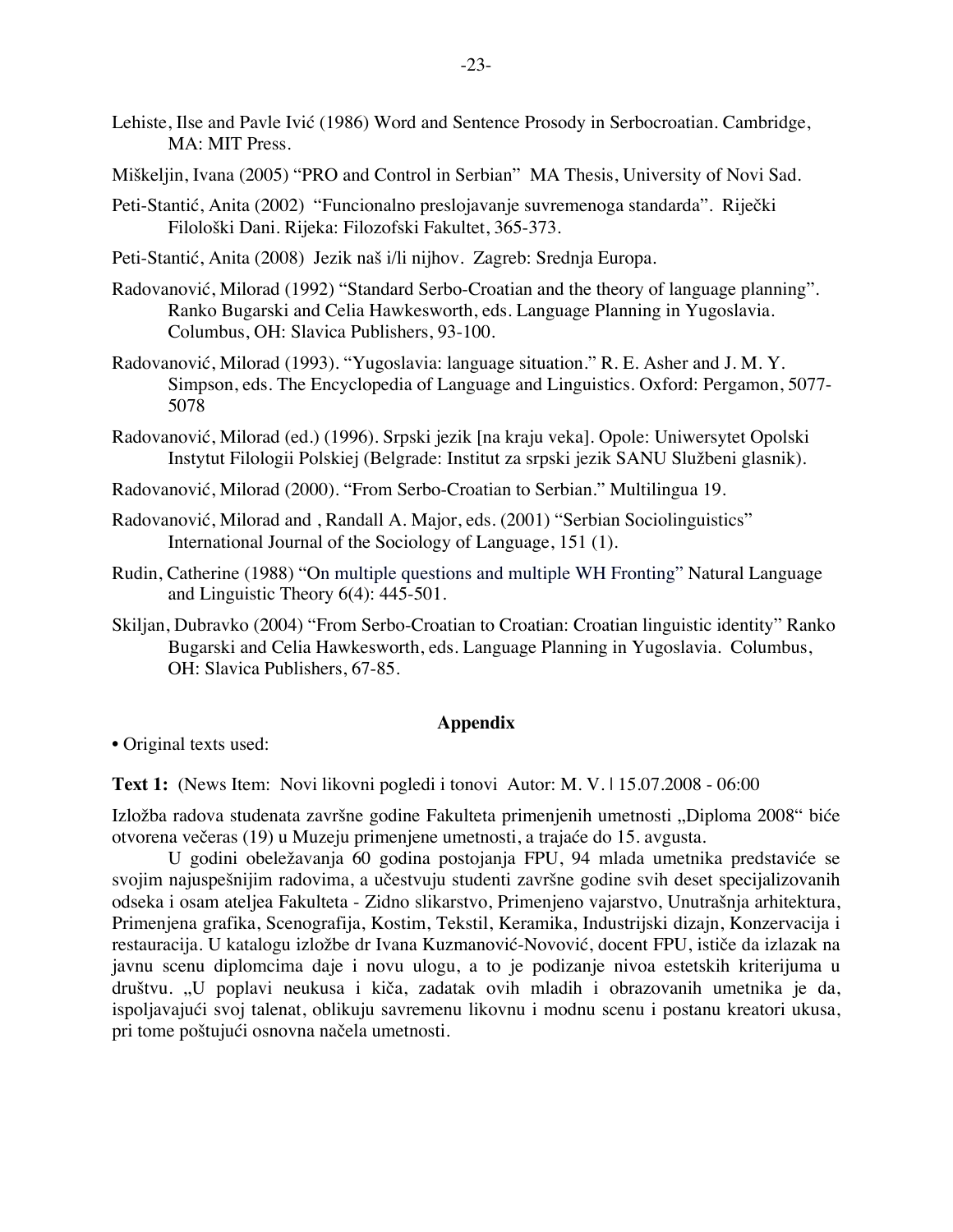### **Text 2:** (From a blog)

Ne sećam se da mi je bilo ko tokom mog školovanja objasnio zašto ja u stvari treba da znam sve te stvari iz matematike, hemije, biologije, fizike, istorije, geografije i ostalih predmeta koji su tu jer je tamo neki pisac školskih kurikuluma tako zamislio. Tek kasnije sam shvatila da je sve to potrebno da bih shvatila kako svet funkcioniše. Jedanput kada to shvatite na dobrom ste putu da ostvarite vaše snove. Izgleda da niko nije objasnio našim edukatorima da je njihova uloga da nas osposobe da realizujemo naše snove. Oni radije preferiraju da nas zatrpaju masom suvih informacija bez ikakvog objašnjenja za njihovu primenu i onda da nam daju loše ocene ako ne uspemo da na nekom testu reprodukujemo iste a bez ikakvog dokaza da smo mi zaista i razumeli o čemu se tu zaista radi. Mnogi od njih sprovode vrhunsku ličnu, etičku i profesionalnu degradaciju prodajući ispite i diplome. Pri tome i kupci istih takođe vrše ličnu degradaciju plaćanjem, u stvari, bezvrednog papira koji svedoči o nečemu što oni nisu. I tako se krug zatvara.

# **Text 3:** (Literature) Milovan Glišić, *Redak Zver*:

Englezi su nekako nastrani ljudi. Mnoge priče pričaju se o njima. Tako vele da je nekakav Englez po veka preležao na svom krevetu i pljuckao u tavan, vežbajući se da pogodi u jedno mesto. Za drugog kažu da je voleo jesti bifteke na lađi, pa se čitavo po godine vozio preko Temze tamo i amo, samo da se najede bifteka. Neki, opet, Englez video je u obližnjoj kući s prozora kako se jedan čovek hoće da ubije: nategne pištolj sebi u prsi, pa vrati, ne sme da skreše. Englez otrči u kuću onom čoveku i upita ga: "Šta ćeš to?" - "Hoću", veli, "da se ubijem, pa ne mogu!" - "Daj ovamo taj pištolj! Ovako se ubija!" rekne Englez i skreše pištolj sebi u prsi. Za jednog, opet, pričaju kako je nekoliko godina putovao železnicom, samo da bi mu se dogodila kakva nesreća, ili da prsne kazan ili da se sudare vozovi. I tako dalje i tako dalje. Ele, otprilike tako su nastrani ljudi ti Englezi.

# **Text 4:** (Airport Instructions)

Procedura predaje prtljaga (korisni saveti)

Tokom boravka na aerodromu:

 \* Svoj prtljag, zaključan, obeležen nalepnicom ili priveskom sa imenom i adresom, nemojte ostavljati bez nadzora do predaje na šalteru za registraciju putnika.

 \* Savetujemo Vam da ručni prtljag koji unosite sa sobom u putničku kabinu bude pod vašim stalnim nadzorom.

 \* Savetujemo Vam da ne preuzimate i ne predajete tuđ prtljag kao svoj, zbog stvari koje bi Vam mogle ugroziti bezbednost ili Vas izložiti zakonskoj odgovornosti.

Avio kompanije zasebno propisuju određenu veličinu i težinu prtljaga koji se unosi u kabinu. Prilikom kupovine avio-karte obavezno se detaljnije raspitajte o dozvoljenoj težini i veličini kabinskog prtljaga.

**Text 5:** (Technology Instructions) (Tehnologija)

Zbog problema sa mejl serverima može da se desi da mejlovi koje šalje forumski softver ne stignu na odredište. Ako arhivirate privatne poruke slanjem na vašu email adresu i tom prilikom uključite opciju za njihovo brisanje, možete ostati bez vaših privatnih poruka.

Zbog toga vam predlažemo da arhiviranje vršite na sledeći način: